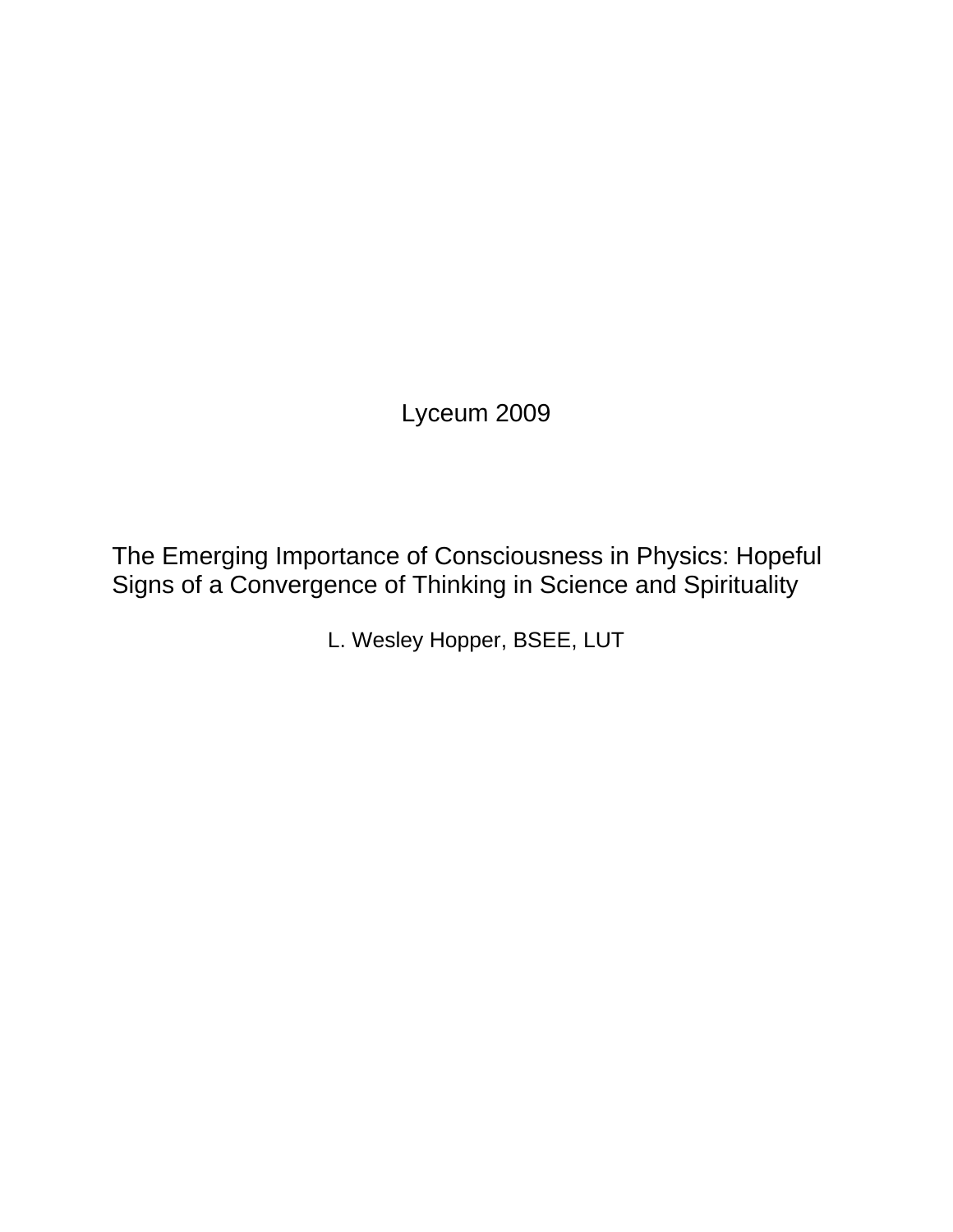# The Emerging Importance of Consciousness in Physics: Hopeful Signs of a Convergence of Thinking in Science and Spirituality

# L. Wesley Hopper, BSEE, LUT

It's not often that human society goes through a radical change in world view. In fact, that last time it happened was about 400 years ago. Then, as now, most people were completely oblivious to the transformation while it was happening but within just a few generations people were looking at the world quite differently.

The revolution began quietly, in an obscure northern outpost of the Catholic Church in Poland. A canon of the Cathedral of Frauenberg, Nicolas Copernicus, took an interest in astronomy, conducting his investigations from a turret on the wall around the cathedral. This was more than 100 years before the invention of the telescope, so his observations and conclusions were all the more remarkable for being done with the naked eye. His dedication was remarkable, too, for it must not have been very pleasant spending those long and bitterly cold nights up on the wall. But the results were worth it. Copernicus became quite dissatisfied with the prevailing geocentric, or earth-centered, theory of the heavens, and when he found that some ancient Greek writers, such as Aristarchus, had suggested a heliocentric model, he compared it to his data and found it more to his liking. He completed his first draft of *De Revolutionibus* in 1530 and circulated it quietly among a few friends. A consummate perfectionist, Copernicus was reluctant to publish his work more widely, feeling that it was incomplete, but was finally released due to the efforts of a young mathematics professor who studied with him for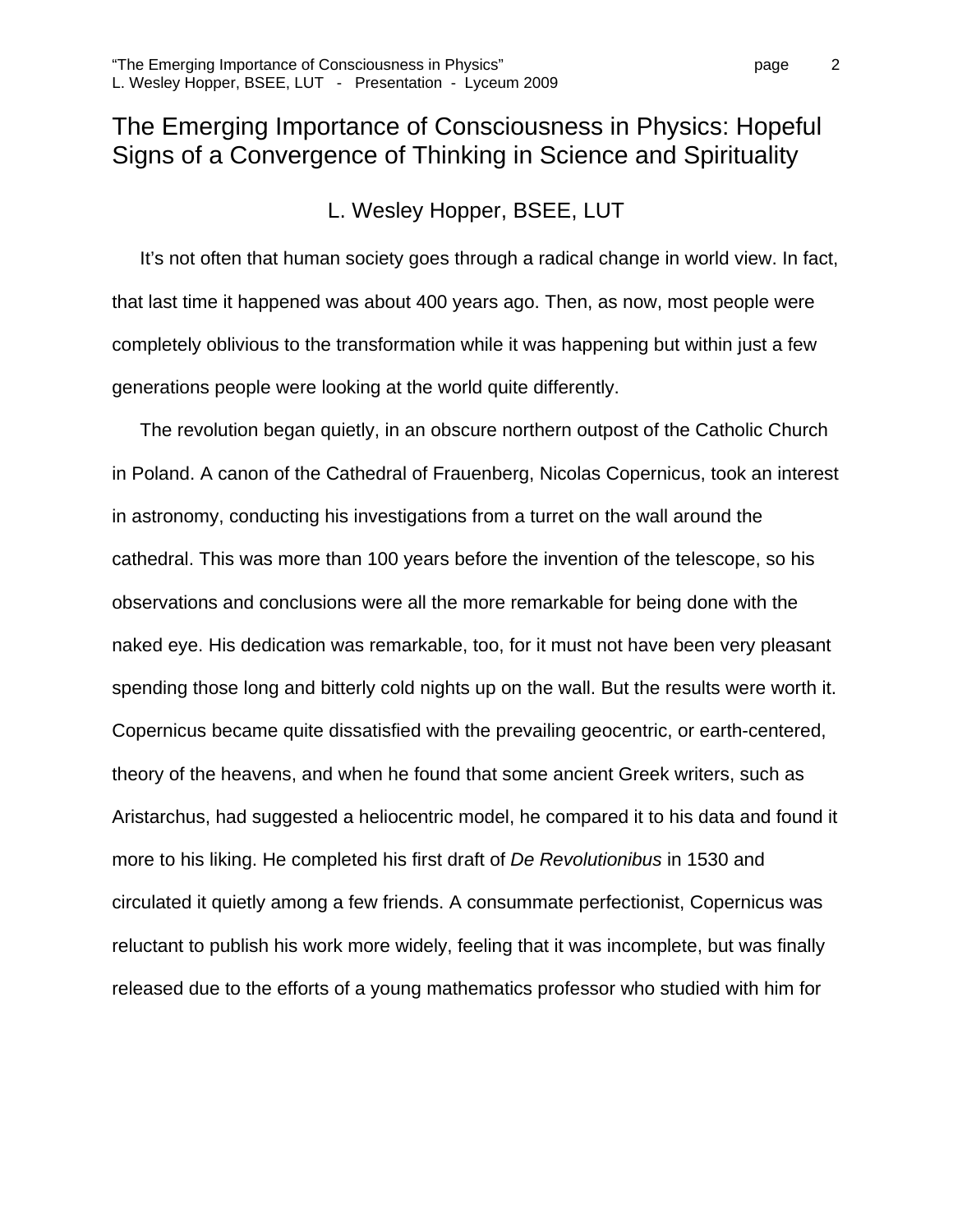several years. Copernicus died in 1543 without knowing the effect his work would have on society.<sup>[1](#page-2-0)</sup> It would extend beyond science into every segment of our culture.

### **Then came Galileo and Descartes**

The work of Copernicus remained virtually unknown outside of academic circles until the early 1600's when an Italian mathematician, Galileo Galilei, aided by the newly invented telescope, confirmed his work publically. Galileo had the misfortune to be quite close to Church headquarters rather than in remote Poland, and he didn't share Copernicus' reluctance to publish. These factors led to escalating friction with the religious authorities culminating in his arrest, forced recanting of his beliefs, and house arrest for the remainder of his days.

Most people today believe that the core of this saga was about whether the Earth moved or not, but in reality it was controversial because it challenged Earth's place as a special and unique habitat for a special and unique creation, mankind. In addition, it contradicted the widely accepted doctrines of Aristotle, who taught that the Earth was the center of the Universe, and challenged the prevailing authority system of Scholasticism in which truth was arrived at by citing authority. Willis Harman has described the significance of this change:

> Today we know that the transformation in thought…reached far outside of astronomical and philosophical debate..(it changed) the whole way of looking at the world…the new way was empirical: *What is true is what is found by scientific inquiry to be true. Ultimate authority resides in observation and experiment rather than tradition.[2](#page-2-1)*

<span id="page-2-0"></span><sup>&</sup>lt;sup>1</sup> Peter Landry, <http://www.blupete.com/Literature/Biographies/Science/Copernicus.htm> (Accessed 09-12-2009)

<span id="page-2-1"></span><sup>2</sup> Willis Harman, *Global Mind Change*, (San Francisco, CA: Berrett-Koehler Publishers, Inc. 1998) , 5.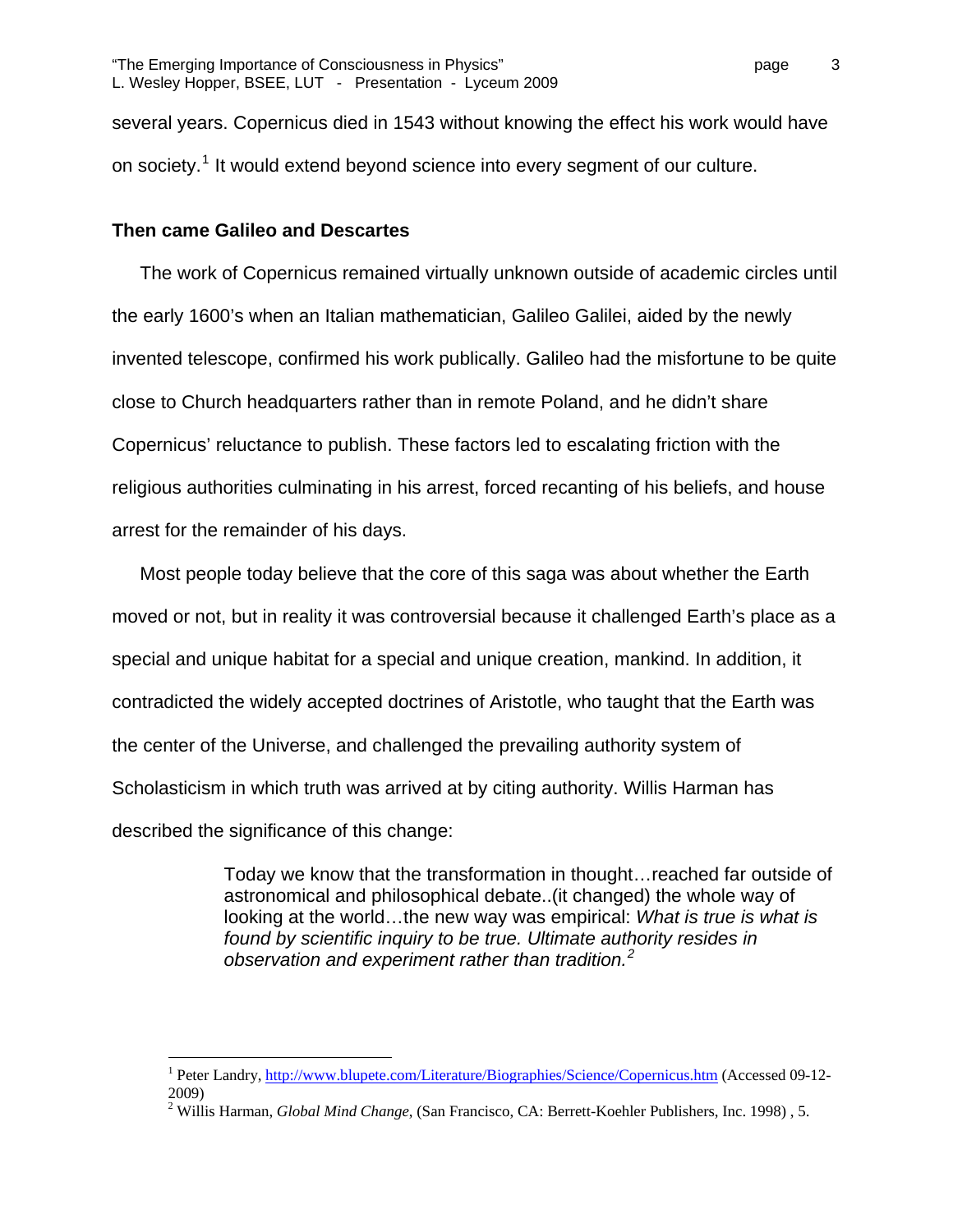To us today that conclusion seems obvious, but that's because we've been raised with the scientific inquiry world view which informs the thoughts and actions of us all, scientist or not. In the early  $17<sup>th</sup>$  century it was revolutionary, and heretical. Fortunately a French philosopher, Rene Descartes, sprang to the rescue with a philosophy of dualism. As Edgar Mitchell summarizes it:

> Spirit and matter, Descartes concluded, were of two different, noninteracting realms. Interaction between the two was limited to the transitory indwelling of the "soul" in humans and an occasional "miracle" of supernatural origin. Being a renowned philosopher and mathematician within the Church, his conclusion of dualism legitimized research into physical phenomena without ecclesiastic oversight. $3$

 So in the course of about 100 years, the prevailing world view of Western civilization was transformed from a unitary (albeit primitive) view that included all of mind, body and spirit, into a dualistic view in which science would use observation and experiment to explore matter, and the realm of mind/spirit would be left to the Church. The dualistic view has worked well for most of the last 300 years, but as we shall see it has developed some major problems in recent times.

# **The Problems in Physics**

 $\overline{a}$ 

The approach used by science, observation and experiment, in many cases utilizes a process called reductionism. That simply means "let's take it apart and see what it's made of." In exploring matter, scientists started taking matter apart and as the experiments and measuring equipment got better, they were able to find smaller and smaller pieces. Chemistry and physics allowed scientists to find the mysterious atom that they had predicted, measure electrons, neutrons and protons, find the structure of molecules, and develop the basic periodic table of the elements. Biologists were

<span id="page-3-0"></span><sup>3</sup> Edgar Mitchell, *The Way of the Explorer* (Franklin Lakes, NJ: The Career Press, Inc, 2008), 159.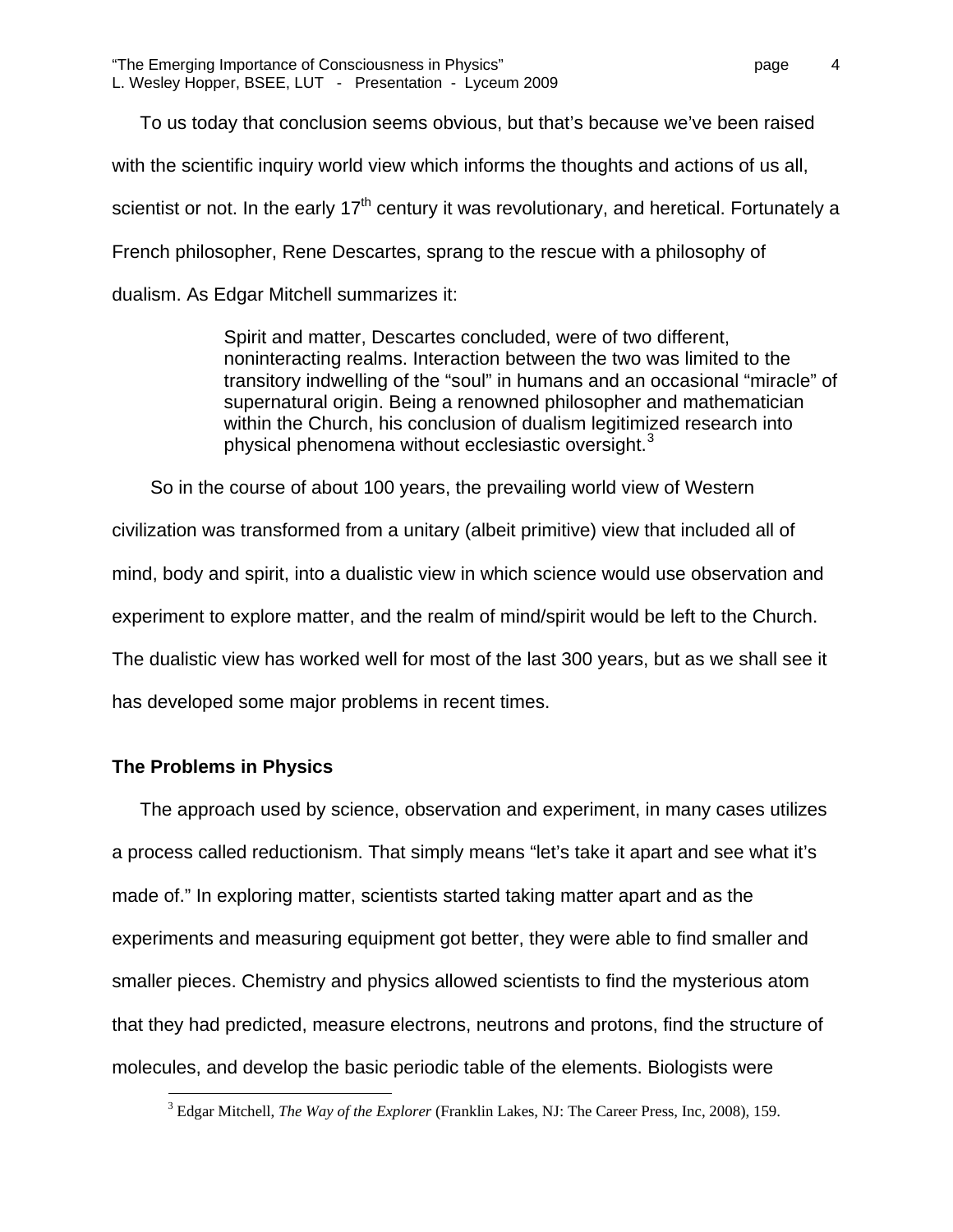"The Emerging Importance of Consciousness in Physics" page 5 L. Wesley Hopper, BSEE, LUT - Presentation - Lyceum 2009

seeking to do the same with living tissue; find the parts and figure out how they fit.

Science became materialistic (everything comes from matter) and deterministic

(predictable outcomes based on what went before). But when they got to the very small

level, strange things started to happen.

The first hint of a problem came in 1803 when an English scientist, Thomas Young,

designed an experiment to test the prevailing opinion that light takes the form of

particles, and his experiment has since become a classic. What happened was

described by the PBS science program, NOVA:

Young aims a beam of light at a barrier that has two slits. If the light is made of particles, he reasons, those particles should travel in a straight line through the slits, projecting two distinct lines of light on the screen beyond the barrier. Instead, Young sees a series of dark and bright lines on the screen, a pattern that could only be produced by waves of light interfering with each other. And yet other experiments…convincingly show the particle nature of light. Physicists are left with the unsettling conclusion that light – and as they later find, matter – has a dual nature. Sometimes it takes the form of particles and sometimes the form of waves."<sup>[4](#page-4-0)</sup>

So within a short 150 years or so after Descartes had turned science loose from the

bonds of theology, scientists were presented with a curious puzzle. Not many

recognized its importance, although as science fiction writer Isaac Asimov has

perceptively commented, *"The most exciting phrase to hear in science, the one that* 

*heralds the most discoveries, is not 'Eureka!' (I found it!) but 'That's funny'"[5](#page-4-1)* And this

peculiar property of light and matter was certainly "funny". But it was only the beginning.

By the beginning of the  $20<sup>th</sup>$  century many experiments on this dual wave/particle

nature of light and matter had been performed, with an even more astounding

<span id="page-4-1"></span><span id="page-4-0"></span>discovery. The experiment had been slowed down to only project one photon of light or

 $\overline{a}$ <sup>4</sup> Unsigned article, PBS website <http://www.pbs.org/wgbh/nova/manyworlds/time-nf.html> (Accessed 10-24-08).

<sup>&</sup>lt;sup>5</sup> Unattributed quote archive  $\frac{http://thinkexist.com/quotes/isaac-asimov/2.html}{http://thinkexist.com/quotes/isaac-asimov/2.html}$  (Accessed 09-22-09).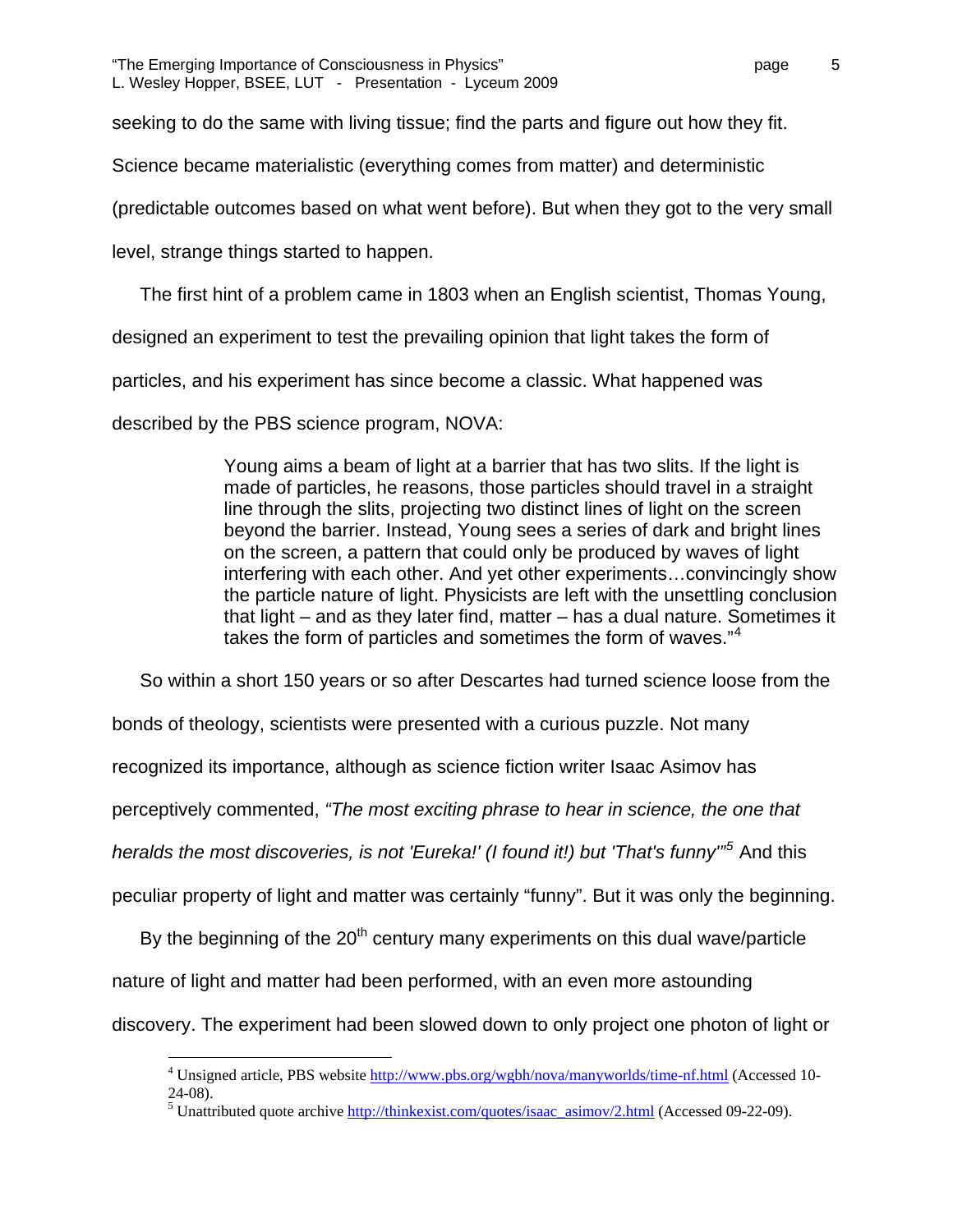#### "The Emerging Importance of Consciousness in Physics" page 6 L. Wesley Hopper, BSEE, LUT - Presentation - Lyceum 2009

one electron at a time through the slits, and the interference pattern of waves was still displayed. This meant that the particle was interfering with itself! Even more troubling was the fact that if any effort was made to observe which slit the particle went through, the particle acted like a particle. If it was not observed, it acted like a wave. This astonishing behavior, now called "the observer effect", violated the basic tenet of materialist science that the experimenter is separate from the experiment. Noted Princeton physicist John Wheeler summarized this by saying, *"Nature at the quantum level is not a machine that goes its inexorable way. Instead, what answer we get depends on the question we put, the experiment we arrange, the registering device we choose. We are inescapably involved in bringing about that which appears to be happening."[6](#page-5-0)* The idea that the mind, or consciousness, of an observer can actually interfere with the results of an experiment was, and is, very upsetting to scientists.

#### **Quantum Physics gets Stranger Still**

 $\overline{a}$ 

By the mid 1920's the wave/particle properties of matter had been mathematically formulated by two brilliant physicists, Werner Heisenberg and Erwin Schrodinger, whose combined efforts are called quantum mechanics. The Schrodinger equation, which predicts quantum properties, predicted some strange results, one of which was that matter remains in a state of uncertainty until it is observed. This again brings consciousness into physics at a very fundamental level. The equation also predicted a strange property called "entanglement" in which two photons, or bits of matter, could share a wave equation no matter if they were at the opposite ends of the universe.

<span id="page-5-0"></span><sup>6</sup> Quoted in Amit Goswami, *The Self-Aware Universe* (NY: Tarcher/Putnam, 1993), 75.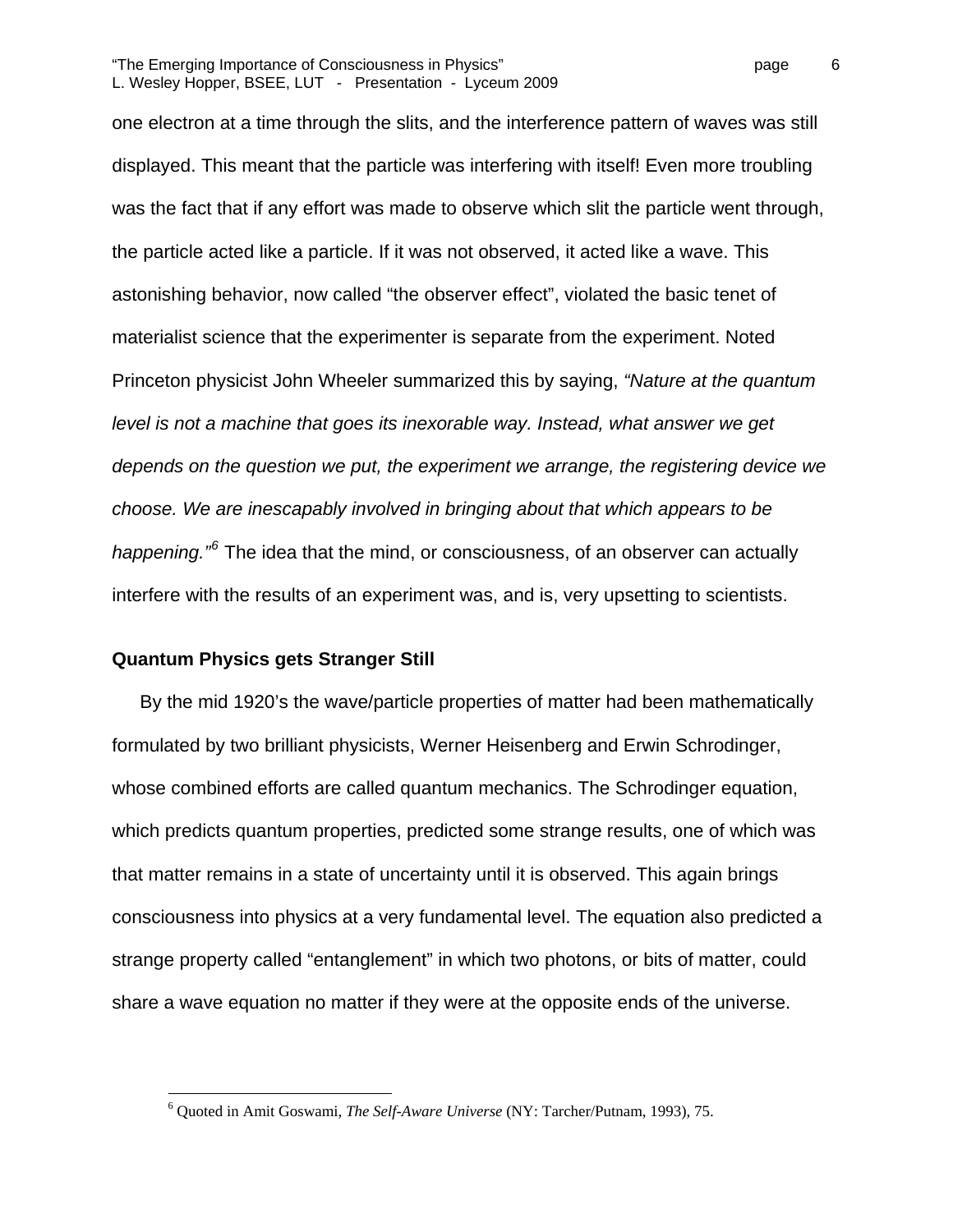This property seriously bothered Albert Einstein, because he realized that it meant that if you measured one entangled particle, the other particle would instantly know it. In technical terms, the wave would "collapse". If it really happened instantly Einstein realized it would violate a fundamental tenet of relativity, that nothing can be transmitted faster than the speed of light, a property known as "nonlocality". In 1935 Einstein along with two other physicists, Boris Podolsky and Nathan Rosen, published a paper now known as the EPR Paradox, showing that quantum mechanics predicted that this could happen, and as a result quantum mechanics had to be incomplete. Einstein called this "spooky action at a distance." At the time there was no way to test the prediction.

In 1964 Irish physicist John Bell, in a famous paper known as "Bell's Theorem", proved mathematically that if quantum mechanics' prediction was true, then Einstein's prediction of "locality" (nothing faster than light) was false. Meanwhile experimental physics was getting better and better, and in 1981 a team led by Alain Aspect in France was able to test entanglement. They did, and Einstein lost. Since then the tests have been run at higher and higher accuracy, and the principle of instantaneous wave collapse has been verified. This was another blow to deterministic material realism.<sup>[7](#page-6-0)</sup>

#### **Reality Starts to Change**

 $\overline{a}$ 

These findings were causing even physicists to question the prevailing view of material reality. They drove British physicist David Bohm to propose a new level of reality beyond the existing universe that he called "the implicate order," a level that is not subject to space/time limitations.<sup>[8](#page-6-1)</sup> Michael Talbot has described Bohm's ideas:

<span id="page-6-0"></span><sup>&</sup>lt;sup>7</sup> Goswami, *The Self-Aware Universe*, 113-128<br><sup>8</sup> David Bohm, *Wholeness and the Implicate On* 

<span id="page-6-1"></span>David Bohm, *Wholeness and the Implicate Order* (London: Routledge and Kegan Paul, 1980)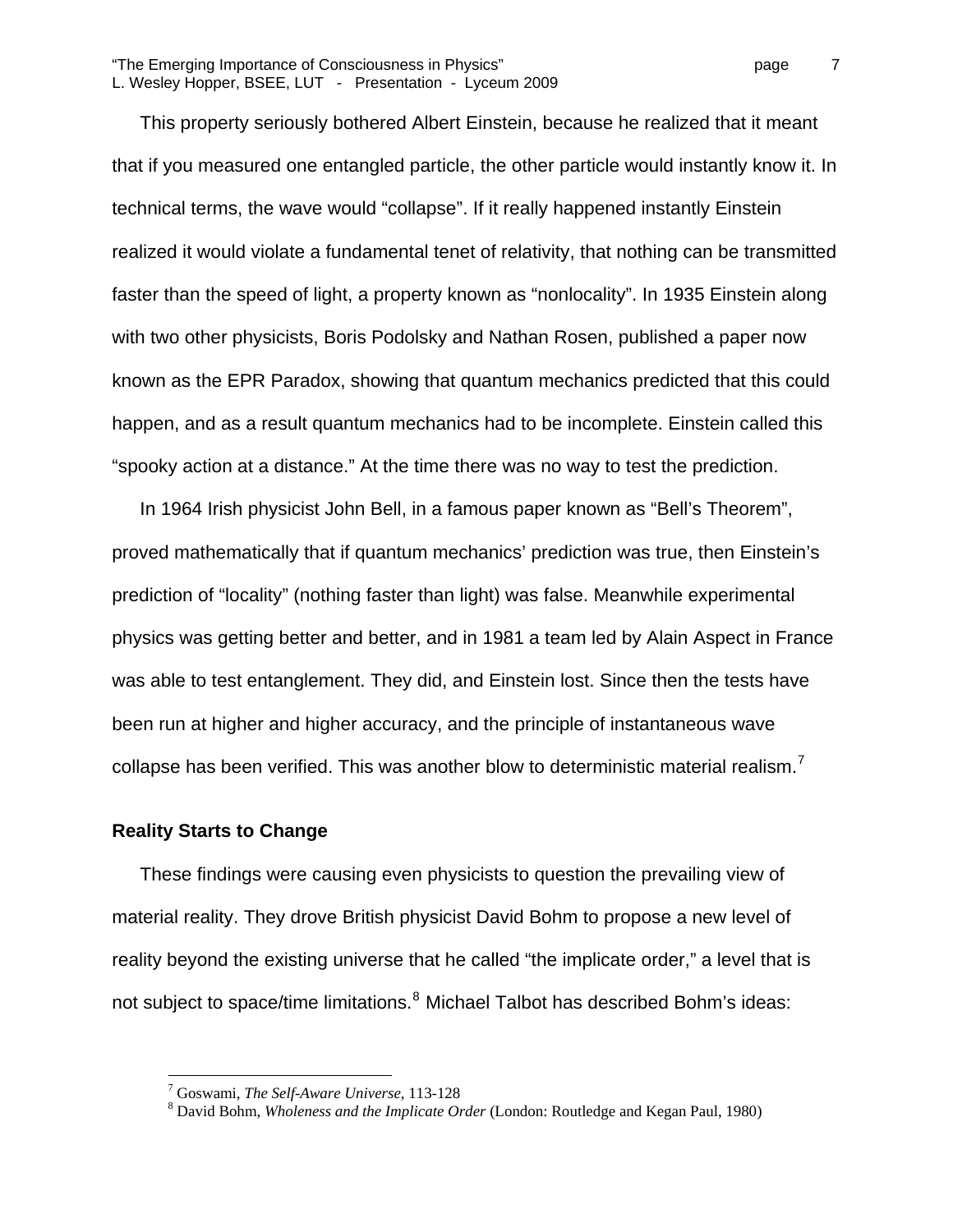Boem, for example, believes Aspect's findings imply that objective reality does not exist…that the universe is at heart a phantasm, a gigantic and splendidly detailed hologram…every part of a hologram contains all the information possessed by the whole…This insight suggested to Bohm another way of understanding Aspect's discovery…(the particles respond) not because they are sending some mysterious signal back and forth, but because their separateness is an illusion…it means that at a deeper level of reality all things in the universe are infinitely connected.<sup>[9](#page-7-0)</sup>

We see that the first challenge to physics is that mind or consciousness seems to

have an effect on physics experiments, and appears to be a central causative factor in

the quantum world. A second challenge comes from the study of the mind.

# **The Power of the Mind**

1

A few years prior to Bohm's publication, Edgar Mitchell, agnostic Navy test pilot, MIT PhD and astronaut faced similar questions. Returning from the moon on Apollo 14, Mitchell had an unexpected experience that changed his life. Viewing the Earth from the Apollo capsule, Mitchell said he felt "*an overwhelming sense of universal connectedness. I actually felt what has been described as an ecstasy of unity…there*  was the sense that our presence...and the existence of the universe itself, was not *accidental, but there was an intelligent process at work. I perceived the universe as in some way conscious.*" [10](#page-7-1)

Another experience on that voyage also fueled Mitchell's curiosity. Before leaving he had arranged with two doctor friends in Florida to conduct an off-the-record ESP experiment, using symbols and random numbers, over the longest distance two human subjects had ever been separated. At preset times Mitchell would randomly select symbols and concentrate on each of them for a short period of time. His associates on

<span id="page-7-1"></span><span id="page-7-0"></span><sup>&</sup>lt;sup>9</sup> Michael Talbot, *The Universe as a Hologram*, <u>http://twm.co.nz/hologram.html</u> (Accessed 02-05-09) <sup>10</sup> Mitchell, *The Way of the Explorer*, 16.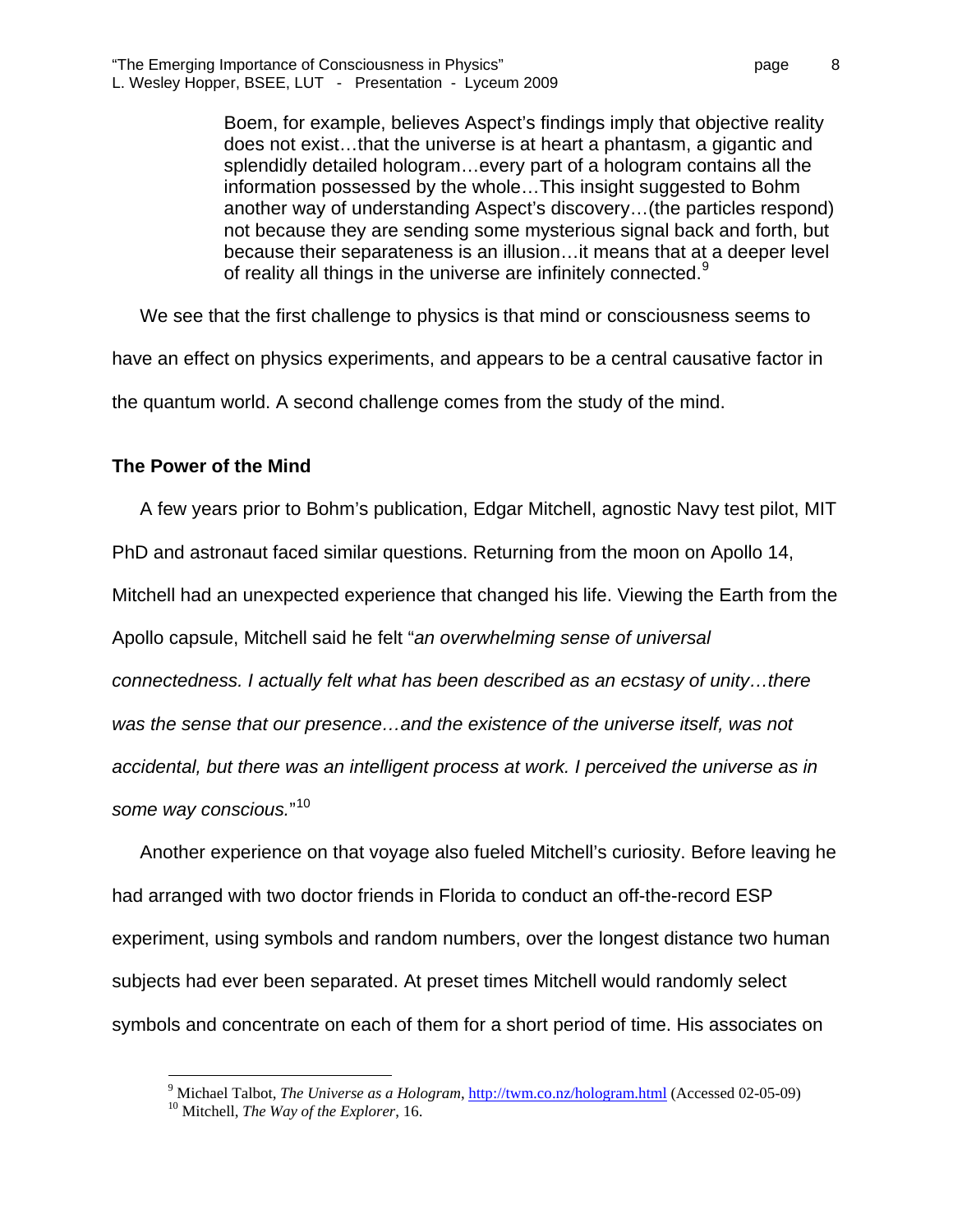Earth would be writing down what they thought the symbols were. The results were positive and showed a correlation with only a 1-in-3,000 probability of chance. The results were analyzed, verified and published by Dr J. B. Rhine of Duke University in The Journal of Parapsychology.<sup>[11](#page-8-0)</sup> These experiences led Mitchell to found the Institute of Noetic Sciences<sup>[12](#page-8-1)</sup> in 1972 to pursue an interdisciplinary approach to research on consciousness and mind/matter issues. Like David Bohm, Mitchell had found the materialist world view to be incomplete and was seeking a more comprehensive answer.

In IONS he has created an organization of qualified scientists to conduct, compile and publish research on a wide variety of consciousness issues. This is an important resource as surveys of research scientists have shown that there is a strong institutional bias against studies in parapsychology. Dean Radin, Senior Scientist at IONS, who has a master's in electrical engineering and a doctorate in psychology, became interested in the potential of the mind at an early age. He reports, *"The majority (of scientists) who believe that psi (parapsychology) is real are forced to confront the problem of 'forbidden knowledge,' taboo topics that restrict the conduct, funding and publication of certain ideas. An article on this subject in the journal* Science *in 2005 described the results of a survey on forbidden knowledge from scientists at prestigious academic departments in the United States. It found that 'informal constraints' limited what they could study."[13](#page-8-2)*

Because of this academic prejudice, which carries over into professional journals, parapsychology researchers formed their own association and publish their own journal. In 1969 the Parapsychological Association was finally elected an official affiliate of the

1

<span id="page-8-2"></span><span id="page-8-1"></span><span id="page-8-0"></span><sup>&</sup>lt;sup>11</sup> Mitchell, *The Way of the Explorer*, 55, 56, 63, 77, 78.<br><sup>12</sup> Novelist Dan Brown's latest, *The Lost Symbol*, features a "noetic scientist" heroine and mentions IONS<br><sup>13</sup> Dean Radin, *Entangled Minds*, (NY: Paraview,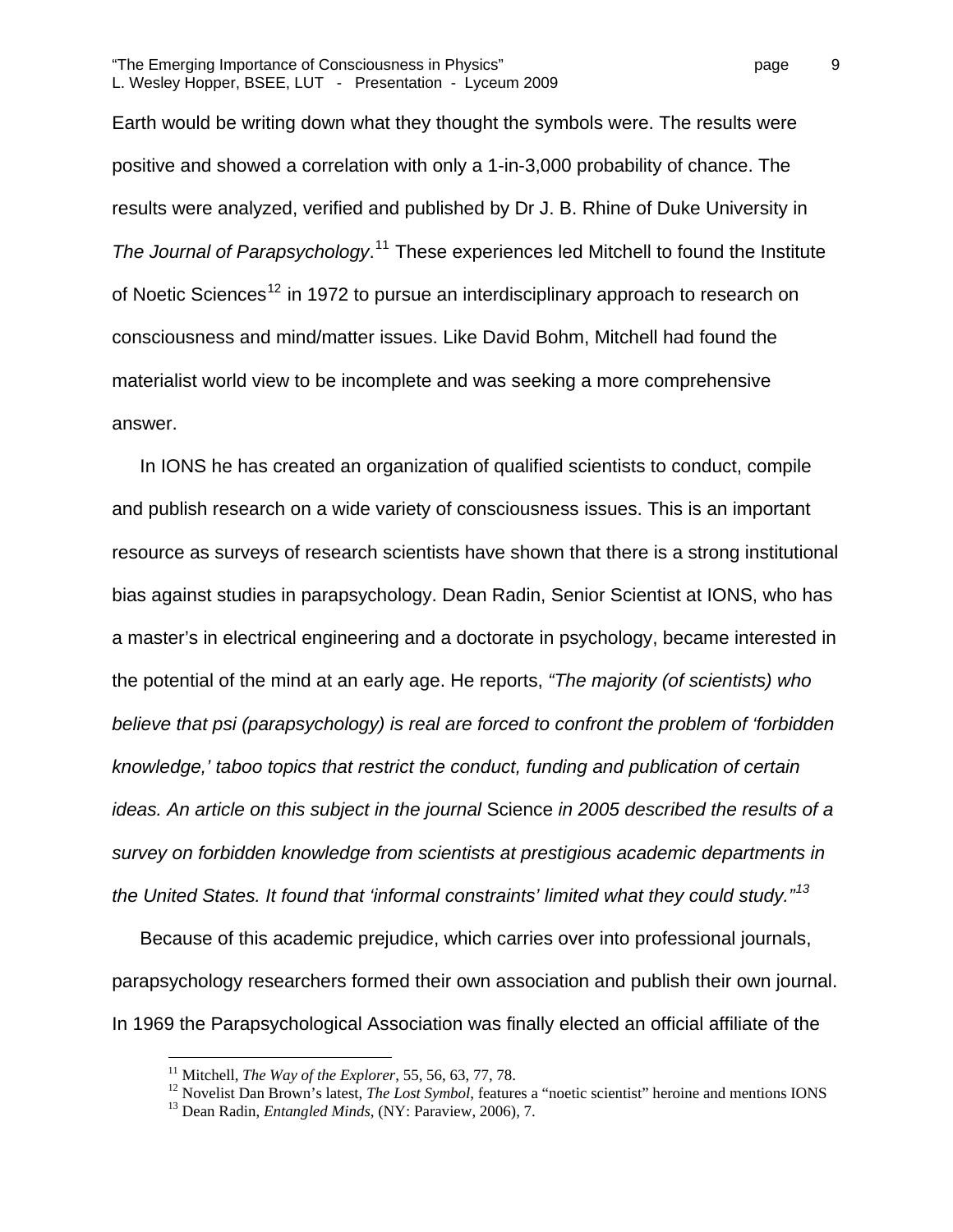American Association for the Advancement of Science, confirming the acceptance of psi research as legitimate scientific inquiry.<sup>[14](#page-9-0)</sup>

To most physicists the study of parapsychology has nothing to do with them, but the evidence suggests otherwise. The leading candidate for the mechanism of psi effects is right out of physics – entanglement. In 1965, the year after John Bell published his famous theorem confirming nonlocality and entanglement, two medical researchers published a startling study of identical twins which showed remarkable correlation in the EEG readings of the twins while distance separated. This result was ascribed to the minds being entangled, a result that one would expect to be especially strong in identical twins.<sup>[15](#page-9-1)</sup>

Additional evidence for entanglement comes from the research of Jacobo Grinberg-Zylberbaum at the National University of Mexico. He tested pairs of subjects, some of whom had an existing relationship or whom he had meditate together prior to testing, and some whom had no relationship. He placed the subjects in separate shielded enclosures and stimulated one subject at random intervals with bright flashes of light, sounds or mild electric shocks while monitoring the EEG brain-waves of both subjects. There was no correlation of EEG records in cases where the subjects did not previously interact, but in cases where they did, the transferred potentials appeared consistently in about 25% of the cases. One set, a young couple in love, stood out in that their EEG patterns remained closely synchronized throughout the experiment.<sup>[16](#page-9-2)</sup> Again, entanglement is the most likely explanation for these results.

<span id="page-9-1"></span><span id="page-9-0"></span>

<span id="page-9-2"></span>

<sup>&</sup>lt;sup>14</sup> Radin, *Entangled Minds*, 75<br><sup>15</sup> Radin, *Entangled Minds*, 75.<br><sup>16</sup> Ervin Laszlo, *Science and the Akashic Field*, (Rochester, VT: Inner Traditions, 2007), 53-54.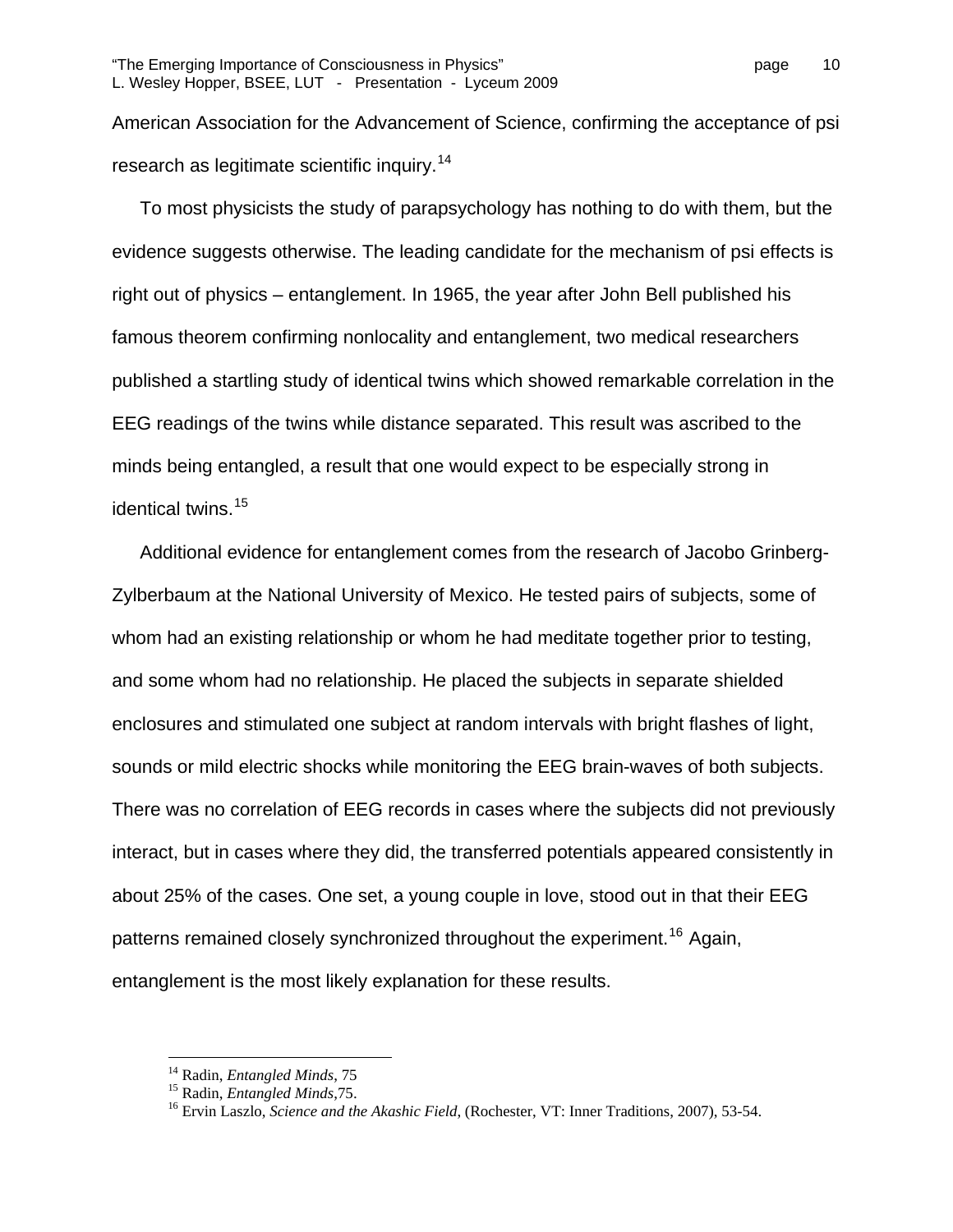Dean Radin provides an extensive history of psi research, similar to the above studies, of many different kinds, including remote viewing studies funded by the CIA to give the reader a feel for the wide variety of testing that has been done. He then performs a meta analysis of the studies, correcting for all the various kinds of errors, such as experimenter bias, cherry-picking of the data, and statistical issues, to compute the results in terms of deviation from pure chance. With over 1,000 studies and 1 billion data sets, the results show the odds against chance are 1.3 X  $10^{104}$  which is a very large number.<sup>[17](#page-10-0)</sup> Something very real is obviously going on and it's likely that quantum effects such as entanglement are somehow involved.

#### **Global Consciousness**

The pioneer in psi research was Dr J. B. Rhine at Duke University, with published studies going back to the 1930's. The Rhine Research Center in Durham, NC is still a center of parapsychological research. The first center to utilize advanced technology as a major research tool was at Princeton University, where Robert Jahn founded the *Princeton Engineering Anomalies Research* lab (PEAR) in 1979. In this lab physics, engineering and psychology were systematically united for the first time in studies of consciousness and psi.

The primary tool developed at PEAR was a quantum device. Yes, physicists, there's that word again. They developed three kinds of random event generators (REG) that use quantum level processes, either thermal noise or electron tunneling, to generate the events. Each one functions as a sort of electronic coin toss in which the processor looks at the event generator to see if the random event has happened. Over time, like a coin

<span id="page-10-0"></span> $\overline{a}$ 17 Radin, *Entangled Minds*, 276.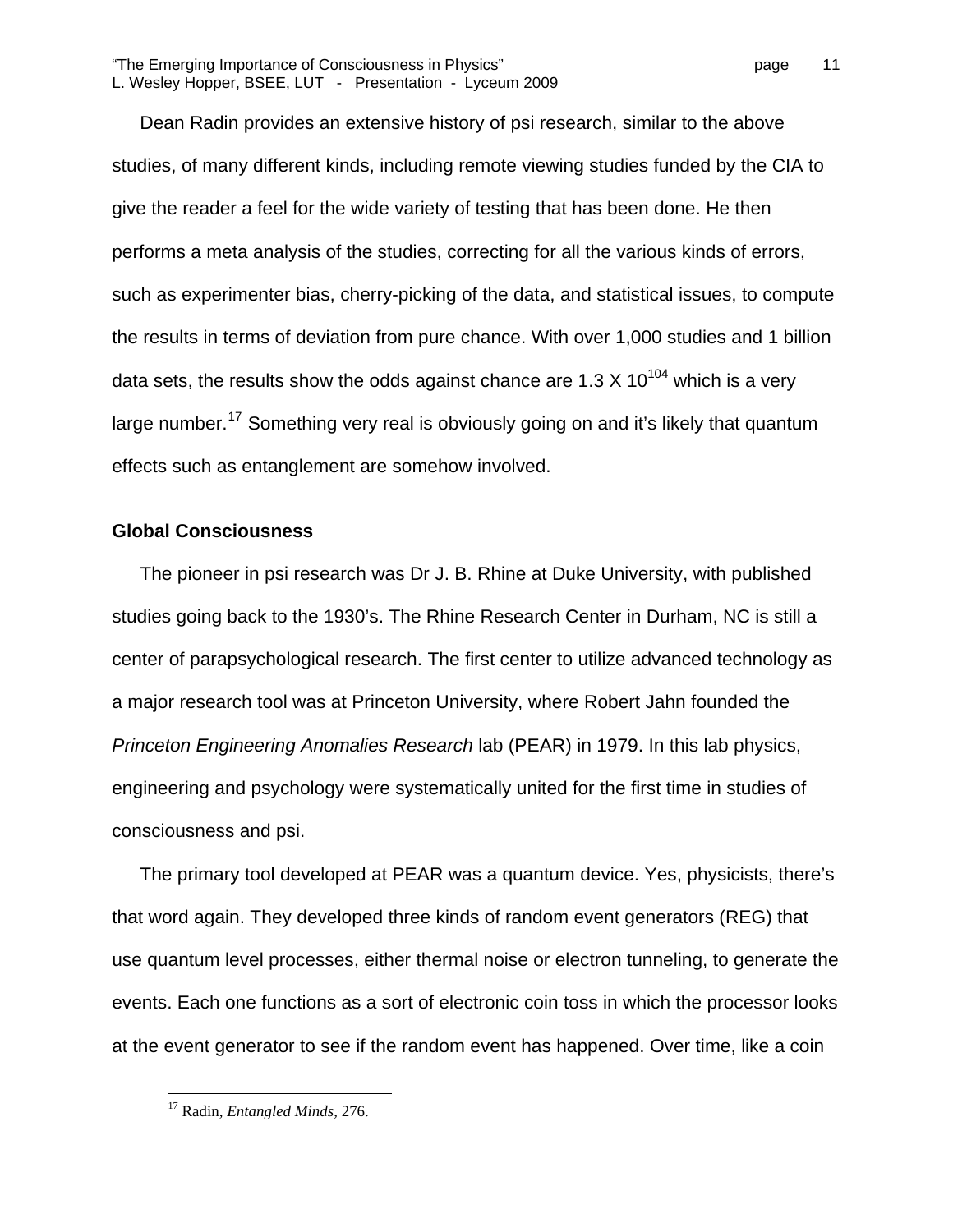#### "The Emerging Importance of Consciousness in Physics" page 12 L. Wesley Hopper, BSEE, LUT - Presentation - Lyceum 2009

toss, it's around 50% yes and 50% no. This device became the standard tool for measuring the effects of human intention on physical reality. It improves over the physical devices used in the past, such as dice, in that there is no significant mass to be affected which allows the normally small effects of psi to become more apparent. It also provides lots of data points which improves the statistical analysis.

The first small, portable REG was developed in the early 1990's along with the software to record, process and transmit the data. The desire was to go beyond testing individuals and use the REGs to see if there was such a thing as mass consciousness that could be detected. Early limited field trials have expanded into a network of compact REGs around the world, all feeding data back into the computer at Princeton. The worldwide network has now been christened the Global Consciousness Project. Suspecting that skeptics might question the data and methodology, the team has openly published the engineering details and made the software code open source so it can be reviewed by anyone for bias.

Considering the large amount of data collected through this network of continuously running REGs, the team and the software has gotten quite good at separating data anomalies from noise. Review of the data has been done to see if there were measurable shifts at times of important global events. The answer is an unequivocal 'yes!'

The most striking event happened on September  $6<sup>th</sup>$ , 1997, with the relatively small number of REGs at that time registering a very unusual deviation. It was the day of Princess Diana's funeral, which an estimated one billion people watched or listened to around the world. A similar but smaller effect was noted for Mother Teresa's funeral the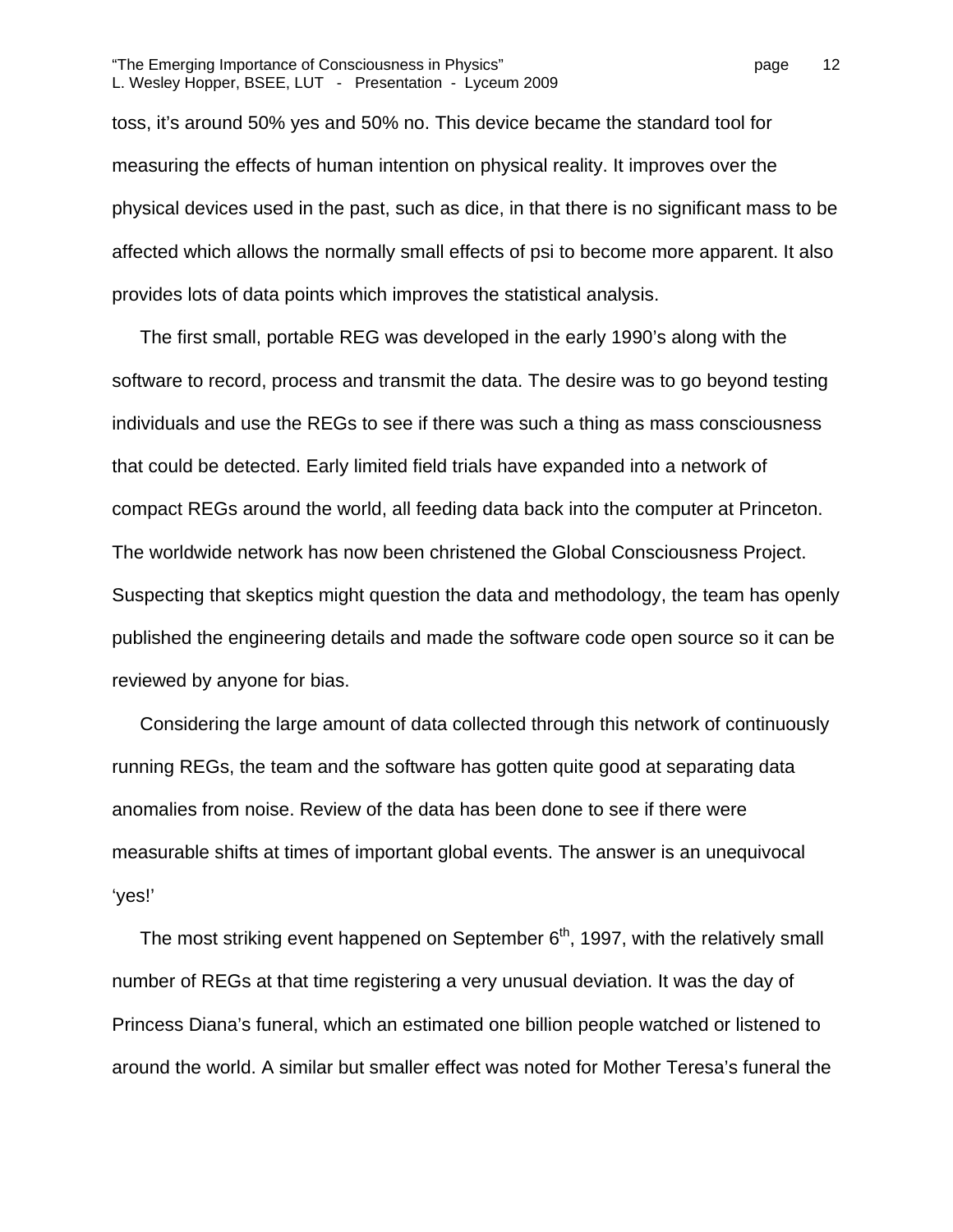following week.<sup>[18](#page-12-0)</sup> Continuing data collection is building a library of information on the impact of events on mass consciousness.

Some research already exists that shows the converse, that focused mass consciousness can also influence events. In 1993 a demonstration project was launched in Washington, DC, to explore whether a large group of experienced participants in meditation could increase coherence and reduce the violent crime rate in a large city. Over an 8 week period, as the meditation group grew from around 500 to a peak of just under 4,000 persons, violent crimes decreased by over 23%. Data was controlled to eliminate effects from other variables, and the final analysis showed the probability of the results being a chance variation was less than 2 in 1 billion.<sup>[19](#page-12-1)</sup> These results are again a challenge for physics to explain.

#### **Scientists Propose New World Views**

 $\overline{a}$ 

The number of scientists troubled by these contradictions and unanswered questions continues to slowly increase. Some of them even are Nobel Prize winners. In 1981 Roger Sperry of Cal Tech shared the Nobel Prize in Medicine for his work in human split-brain studies. In honor of his accomplishment he was asked to write the lead article for the main journal in his field, the *Annual Review of Neuroscience*. Willis Harman writes: "Sperry's paper did not follow the regular pattern. Instead he wrote of the importance of the previously neglected area of subjective experiences, and noted a profound development, which he describes as follows:

> Current concepts of the mind-brain relation involve a direct break with the long-established materialist and behaviorist doctrine that has dominated

<sup>&</sup>lt;sup>18</sup> Global Consciousness Project,<http://noosphere.princeton.edu/science2.html>(Accessed 09-23-09)

<span id="page-12-1"></span><span id="page-12-0"></span><sup>&</sup>lt;sup>19</sup> John Hagelin, *Institute of Science, Technology and Public Policy*, [http://istpp.org/crime\\_prevention/](http://istpp.org/crime_prevention/) (Accessed 09-25-09)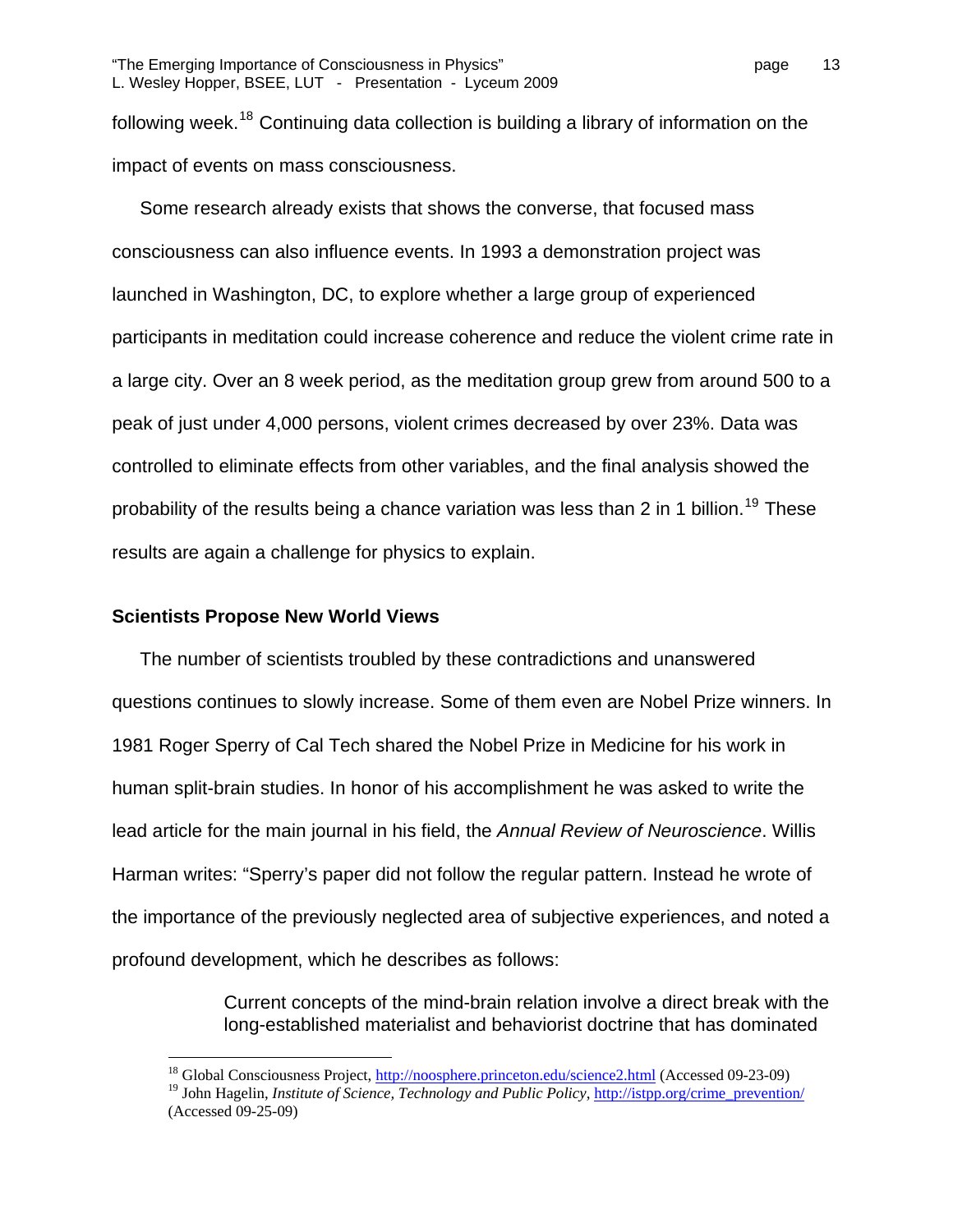neuroscience for many decades. Instead of renouncing or ignoring consciousness, the new interpretation gives full recognition to the primacy of inner conscious awareness as a causal reality."[20](#page-13-0)

Sperry's statement was astounding in its direct challenge to one of the foundational principles in materialist science. Since materialism is based on the primacy of matter, it explains the mind as a function that simply arises out of the brain when the brain gets complex enough. The mind is considered to be an *epiphenomenon* in that it "arises from or out of" the brain. By identifying consciousness as a cause rather than an effect, Sperry had signaled a radical shift in understanding of the nature of the mind that will be central to our own "Copernican revolution" in fundamental world view.

Not all neuroscientists have gotten the message, as is demonstrated by a recent article in *Scientific American Mind* entitled "Searching for God in the Brain."[21](#page-13-1) Researchers using functional magnetic resonance imaging (fMRI) have imaged the brain activity of volunteers having intense subjective religious experiences and found particular regions of the brain that light up. They've also found that by stimulating those areas of the brain they can induce similar feelings, and therefore are modestly claiming to have discovered the roots of religious experience. This is an example of the application of *epiphenomenal* thinking to subjective experience.

Here's what this approach seems like to me. Imagine that a team of space alien scientists were to land on Earth, and the first thing they saw was an automobile. They noticed that the vehicle moved forward and stopped. It moved forward again, and it stopped again. They noticed that every time it stopped, two red lights in the rear were illuminated. Every time it moved, they weren't illuminated. So they dug into the car's

1

<span id="page-13-1"></span><span id="page-13-0"></span><sup>&</sup>lt;sup>20</sup> Harman, *Global Mind Change*, 9.<br><sup>21</sup> David Bielio, *Searching for God in the Brain*, Scientific American Mind, October, 2007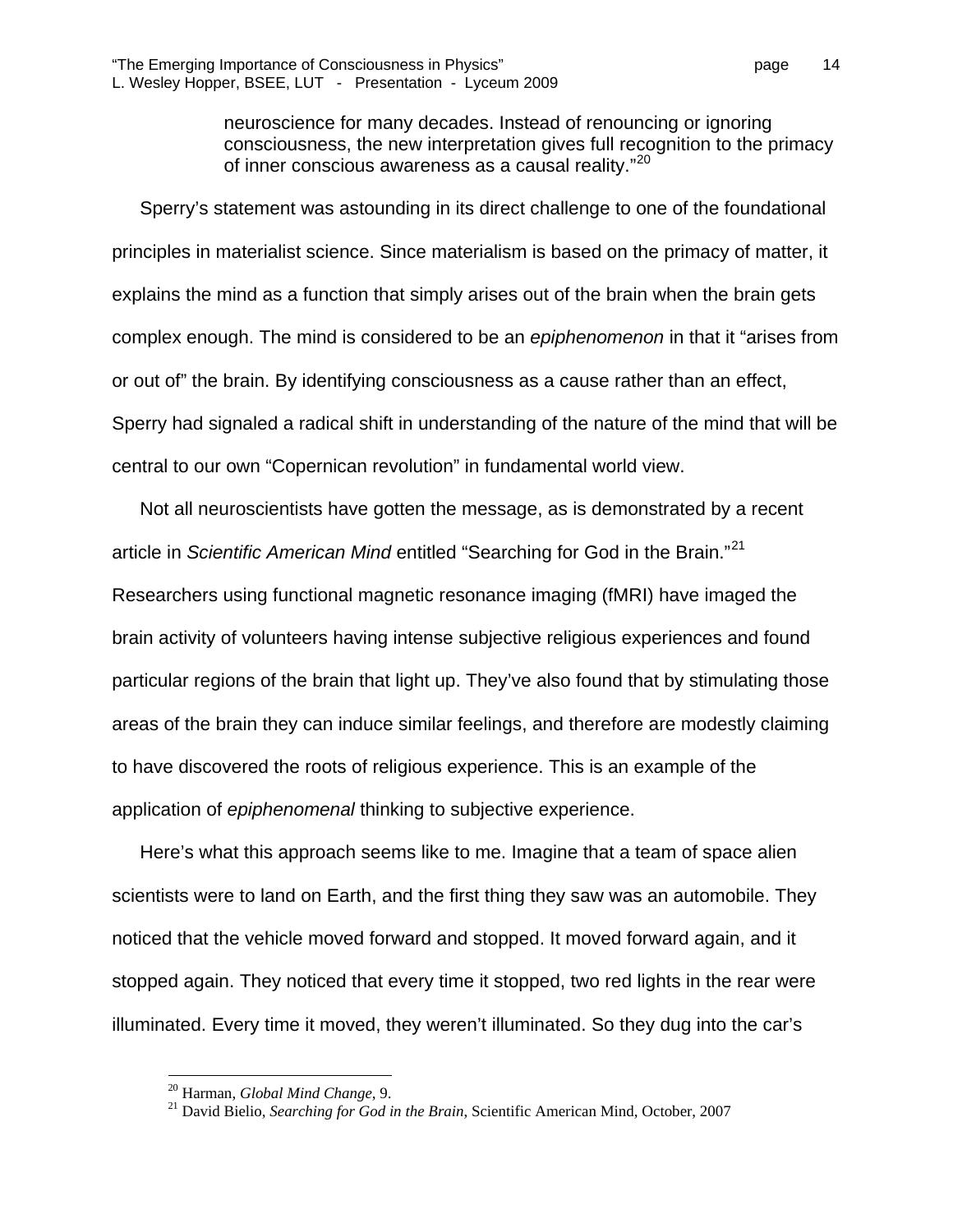systems and announced they had the mystery of moving and stopping solved. They had found a wire that they could energize with a voltage and make the two red tail lights go on and off!

These aliens are no sillier than the neuroscientists, who in their search for "the God spot" in the brain are completely indifferent to what the volunteers are doing to create the experience in the first place. Instead of seeing the brain activity as the bridge between the mind (as causative power) and the physical feelings, they are seeing the activity in the brain as the sole cause of the experience.

Fortunately there are an increasing number of physicists who have been willing to follow David Bohm's lead and question the prevailing assumptions. One is theoretical quantum physicist Amit Gaswami of the University of Oregon. Although Gaswami was the son of a Brahmin guru in India, he found that mysticism was not very helpful in his chosen career. *"To forge a successful career in physics, you cannot worry too much about such recalcitrant questions as the quantum puzzles. The pragmatic way of doing quantum physics, I was told, is to learn to calculate. I therefore compromised, and the tantalizing questions of my youth shifted to a back burner."[22](#page-14-0)*

Fortunately they didn't stay there, as after achieving a successful and conventional career, which included writing a popular quantum mechanics textbook, Goswami embarked on a 15 year journey to answer both the recalcitrant questions and the tantalizing questions, which by then he knew were related. One particular question was this: if, as physicists say, all matter is made of atoms which are quantum objects, and consciousness is also made up of quantum objects, then how can consciousness act on matter? His answer forms the theme of his book. *"We can't be sure if all things are* 

<span id="page-14-0"></span><sup>22</sup> Goswami, *The Self-Aware Universe*, ix.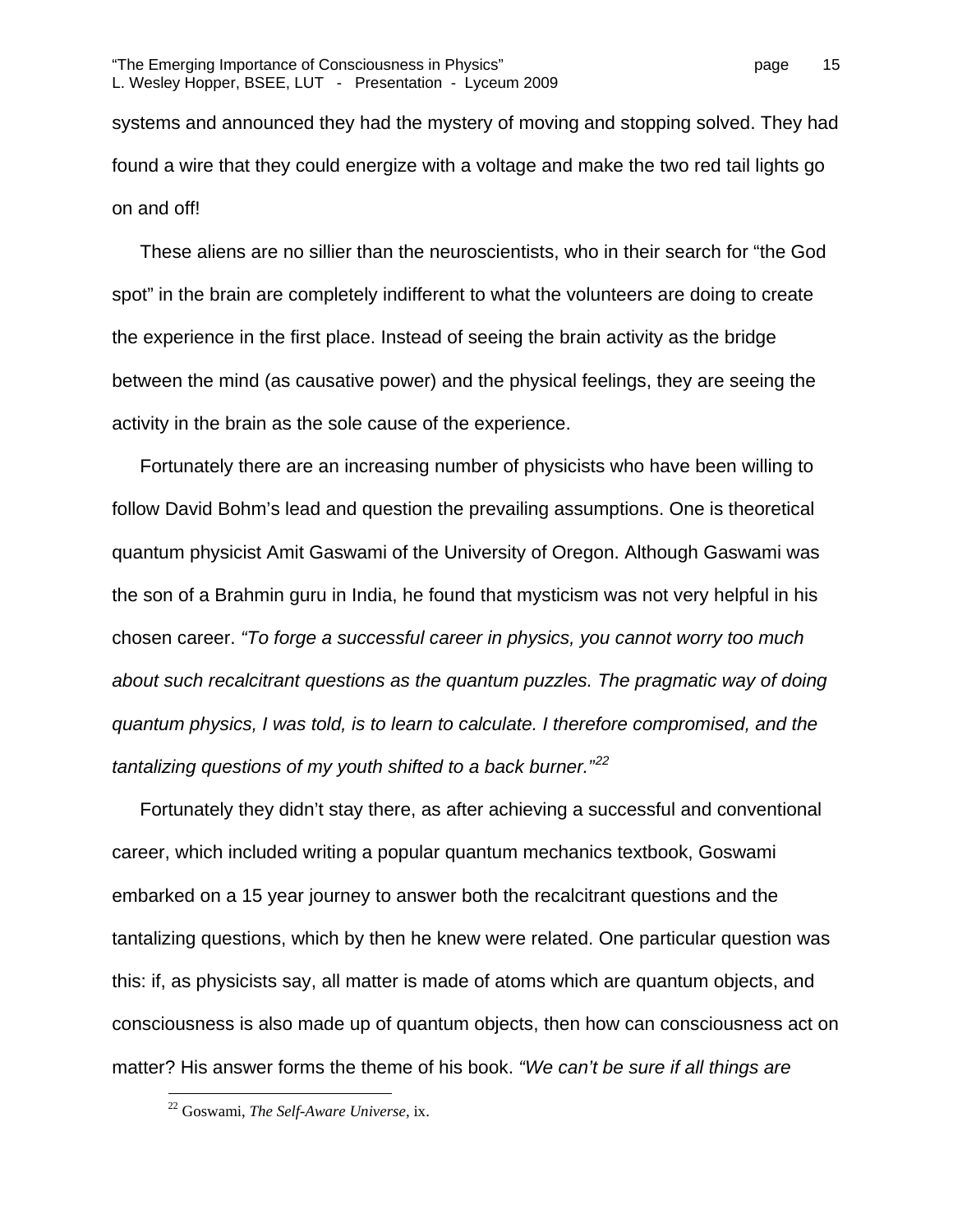*made of atoms – it's an assumption. Suppose all things, including atoms, are made of consciousness instead!"[23](#page-15-0)*

Following this train of thought, Goswami builds a case for the primacy of consciousness more extensively than many other writers. In his view we have a brainmind that has both quantum mechanical and classical features. The quantum features explain such non-deterministic abilities as conscious choice and creativity. Without these abilities we would be limited by a deterministic brain to only those choices that emerged from what came before. But we know from experience that humans are quite creative, and quantum physics explains how a completely new idea can emerge.  $24$ 

We know that quantum objects have both wave function and particle properties, a condition known as complementarity. The wave function is not a wave of matter, it's actually a wave of probabilities that includes a virtually infinite range of results. Not all results are equally probable. Like most probabilities, there are some results that are more likely than others, and in our brain-mind that results in getting similar results in our thinking most of the time. The expected, normal, repeating result or something close to it is the most probable.

Many people have noticed that creative insights often occur when we are otherwise occupied. We can be sleeping, meditating, or working on something completely different when the idea appears. Think of it as a probability wave that by our inattention we have allowed to resolve to one of the much less probable outcomes. The same process under more conscious control allows us to make choices that are new and different. Goswami suggest five ways we can encourage creativity and says, *"The creative* 

1

<span id="page-15-1"></span><span id="page-15-0"></span>

<sup>23</sup> Goswami, *The Self-Aware Universe,* 6. 24 Goswami, *The Self-Aware Universe,* 162.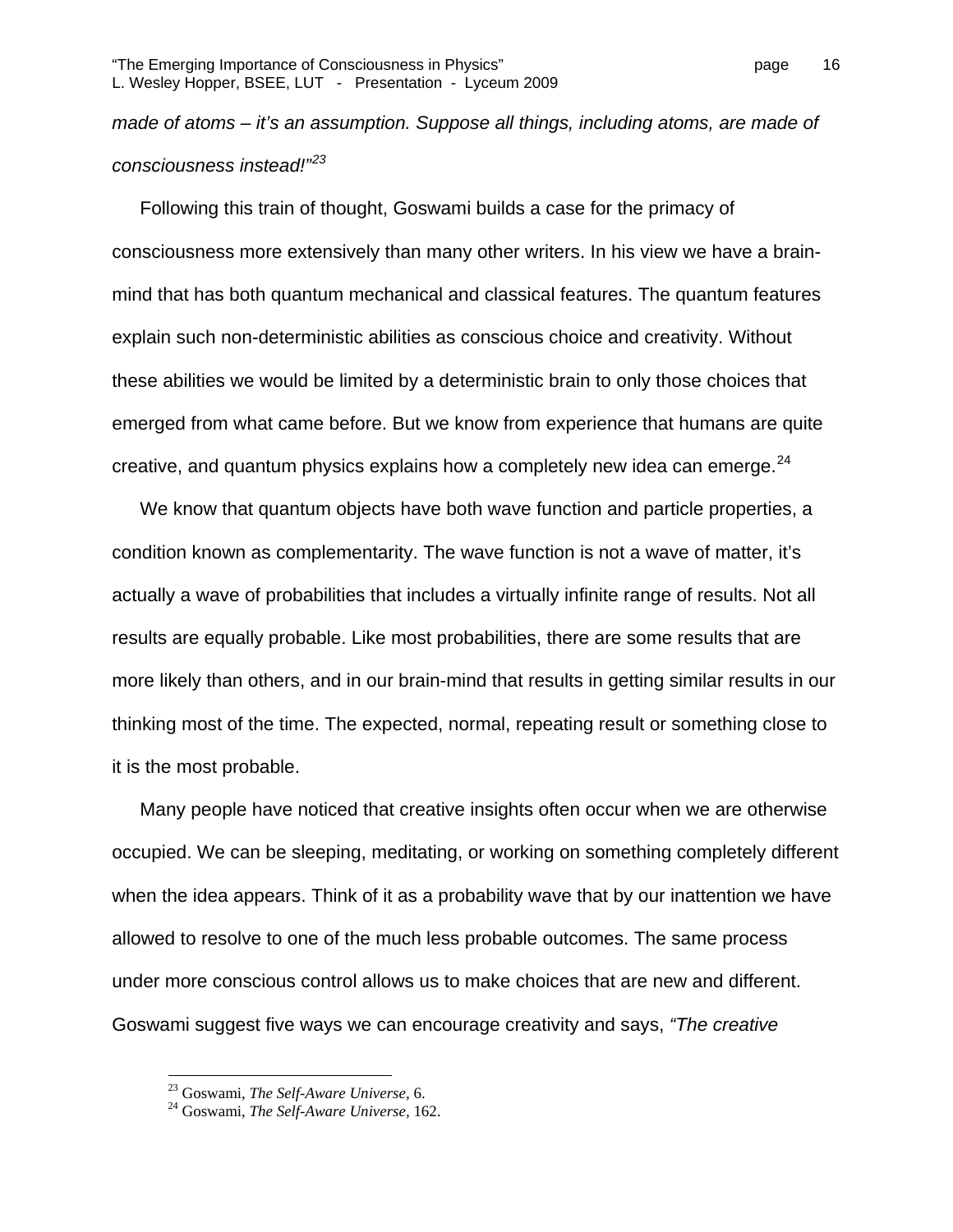*experience is one of the few times when we directly experience the quantum* 

*modality."[25](#page-16-0)*

Support for Goswami's quantum mind theory comes from neuroscientists trying to build a computer that emulates the power and self correcting properties of the human brain. A recent article reports:

> Digital computers are deterministic: Throw the same equation at them a thousand times and they will always spit out the same answer. Throw a question at a brain and it can produce a thousand different answers, canvassed from a chorus of quirky neurons. "The evidence is overwhelming that the brain computes with probability," says (computational neuroscientist Terrence) Sejnowski.[26](#page-16-1)

It's clear that "computing with probability" is a quantum process and these scientists studying the brain and trying to emulate its behavior have found that out. The ability to come up with multiple creative answers to the same questions requires something completely different than just a more powerful digital computer.

In addition to analyzing the many experimental paradoxes of the quantum world and proposing the quantum brain-mind, Goswami tackles the issue of self-reference using tangled hierarchies and the painting of Escher for illustrations, and suggests a science based theory of ethics founded on the connectedness of all reality. He challenges the materialist paradigm on many levels, very effectively.

Another challenge to the prevailing views came from one of the most respected men in physics, John Wheeler. A contemporary of Albert Einstein and Nils Bohr, Wheeler made substantial contributions to science, from atomic physics to cosmology. He passed away in 2008 at the age of 97, and he was still working on the one problem he wanted to solve – how human consciousness shapes our present, and perhaps our past

<span id="page-16-1"></span><span id="page-16-0"></span><sup>&</sup>lt;sup>25</sup> Goswami, *The Self-Aware Universe*, 226-229.<br><sup>26</sup> Douglas Fox, *Thinking Machine*, Discover, October, 2009, 75.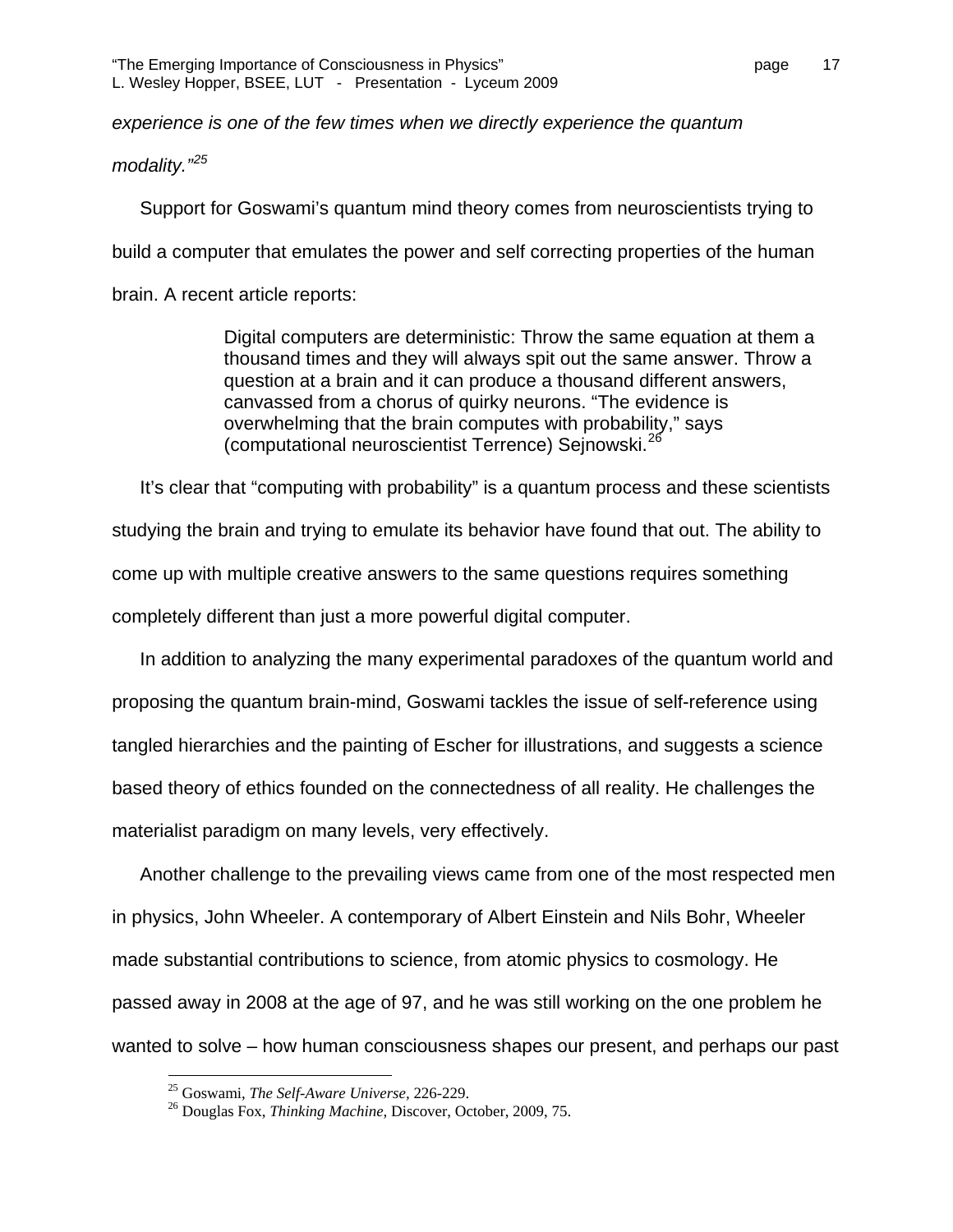"The Emerging Importance of Consciousness in Physics" page 18 L. Wesley Hopper, BSEE, LUT - Presentation - Lyceum 2009

as well. In an article reporting on his 90<sup>th</sup> birthday celebration, Discover magazine summarized his idea this way: *"In the past two decades he has pursued a far more provocative idea, something he calls genesis by observership. To Wheeler we are not simply bystanders on a cosmic stage, we are shapers and creators living in a participatory universe."[27](#page-17-0)*

#### **The Present Creates Its Own Past**

 $\overline{a}$ 

One of Wheeler's most famous thought experiments is called the "delayed choice." It's a variation on the double slit experiment that we referred to earlier in the paper, in which photons, or particles, showed the wave behavior of interference patterns when projected through the two slits, but when any attempt was made to measure which slit the photons were going through, the light acted like particles.

Wheeler proposed using light from a distant stellar source with an obstacle, such as a galaxy, providing two paths for the photons. In essence, the measurement would be made millions of years after the photons had made the choice of one path or both. Wheeler predicted that it wouldn't make any difference; the light would behave as it did in the laboratory. If measured, it would show one path. If not measured, it would show wave interference from taking both paths.

This sounds pretty far out, but it has since been verified in the laboratory. Experimenters used a setup with a network of mirrors providing a number of possible paths for the photons, and high speed measuring equipment that could measure the light after it had begun its journey. They were able to verify that the paths the photons took were not fixed until the measurements were made, at which time the path all the

<span id="page-17-0"></span><sup>27</sup> Tim Folger, *Does the Universe Exist if We're Not Looking?*, Discover, June 2002, 46.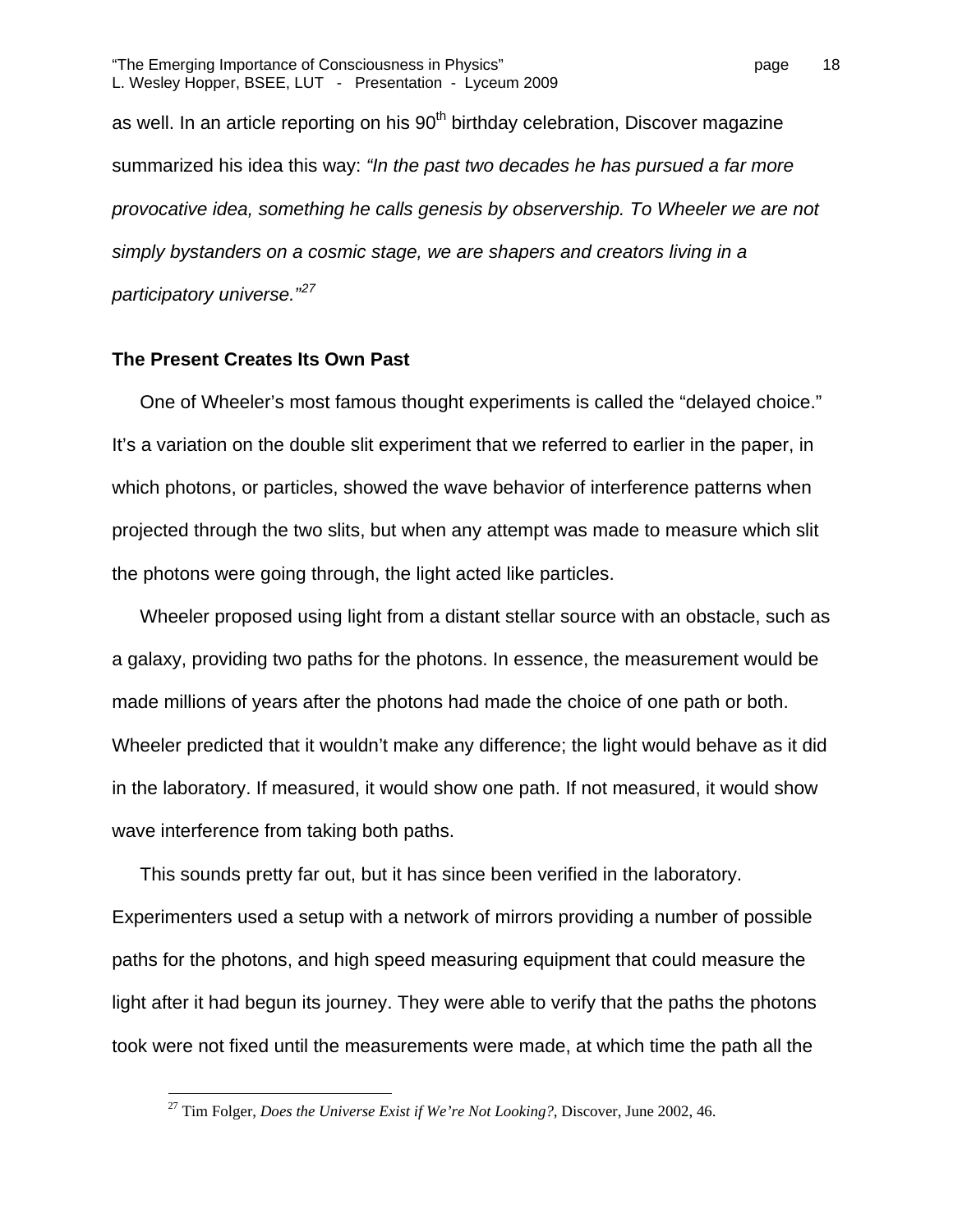way back to the source was established. One explanation for this is that quantum events create their own past! Wheeler thought that a lot of the universe was still nothing but probability due to the lack of an observer and as a result did not have a past yet, either.<sup>[28](#page-18-0)</sup>

Wheeler's colleague, Stanford physicist Andre Linde, says, *"You may ask if the* 

*universe really existed before you started looking at it. And my answer would be that it* 

*looks as if it existed before I started looking at it...When we look at the universe, the* 

*best we can say is that it looks as if it were there 10 billion years ago."*[29](#page-18-1)

Wheeler believed that although conscious observers were important, regular matter and radiation could have more important roles overall in the conversion of the universe from probability to tangibility. Linde agrees with most of Wheeler's suggestions but he strongly disagrees with this point. Linde says,

> "The universe and the observer exist as a pair. You can say the universe is there only when there is an observer who can say, Yes, I see the universe there…I do not know any sense in which I could claim that the universe is here in the absence of observers. We are together, the universe and us...I cannot imagine a consistent theory of everything that ignores consciousness…You need an observer who looks at the universe. In the absence of observers, our universe is dead."<sup>[30](#page-18-2)</sup>

Linde's position is referred to as the Participatory Anthropic Principle, the idea that the universe needs conscious observers to bring it into form from a cloud of probabilities. There are various versions of the Anthropic Principle, but all are based on explaining why the universe we live in seems fine tuned to support life. The version supported by most mainstream materialist scientists is the Weak Anthropic Principle,

<span id="page-18-0"></span><sup>28</sup> Tim Folger, *Does the Universe Exist if We're Not Looking?*, 46-47.

<span id="page-18-2"></span><span id="page-18-1"></span><sup>&</sup>lt;sup>29</sup> Tim Folger, *Does the Universe Exist if We're Not Looking?*, 48. <sup>30</sup> Ibid.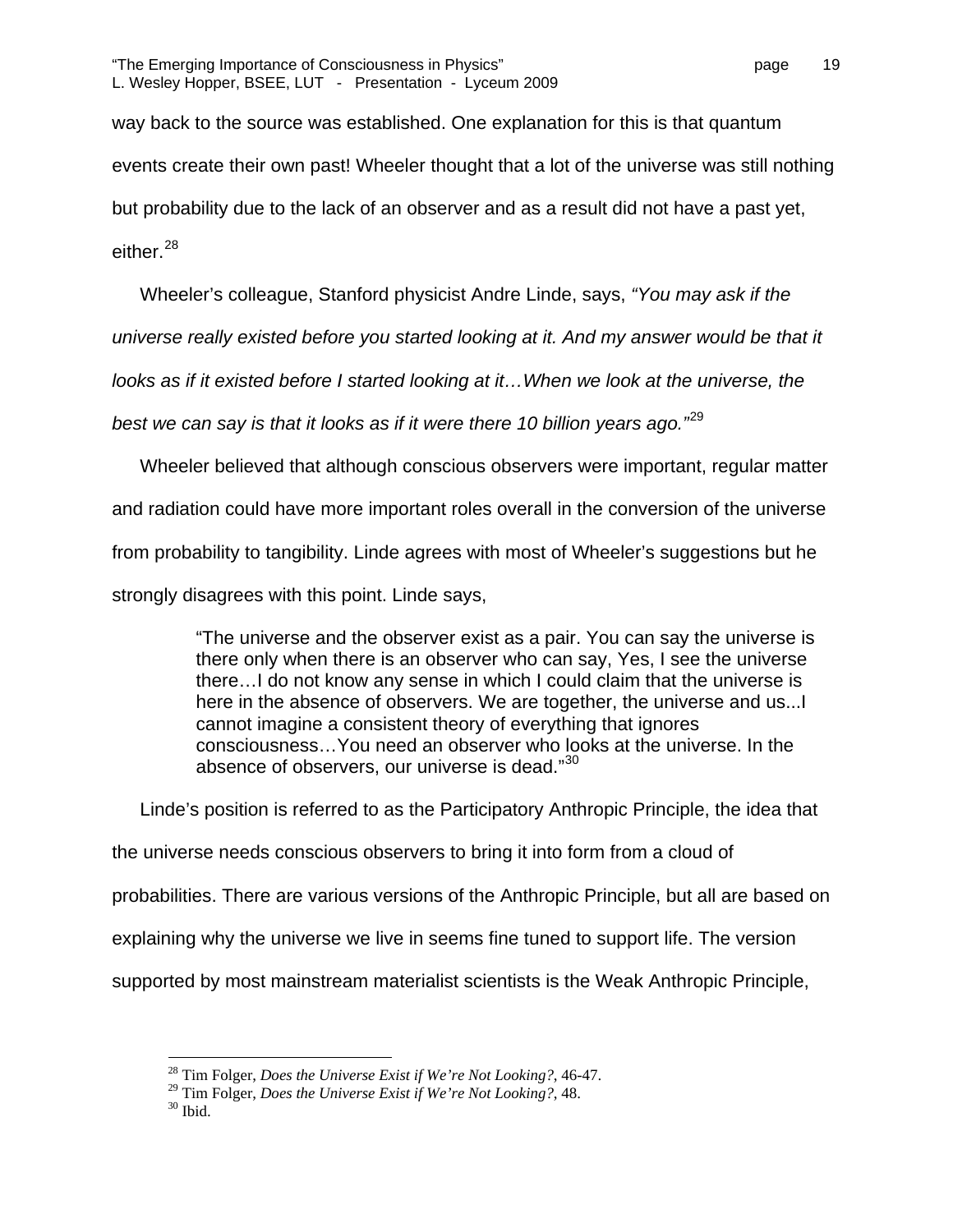which simply says that if the universe were not the way it is, we wouldn't be here to analyze it. $31$  This isn't a challenge to anyone's belief's, so they can ignore it.

#### **Information, or Just Data?**

The significance of the observer principle and related issues such as wave collapse and complementarity hint at the idea that at a very fundamental level, it may be that information is what is important. Physics professor Has Christian von Baeyer develops this concept in a 2003 book in which he seeks to demonstrate that information is the appropriate language of science. In it he reports that physicist Niels Bohr came to the conclusion that the task of physics was not to describe ultimate reality, but to establish what we can say about nature, the sum total of our information, and that, in fact, science is about information.  $32$ 

The book is an interesting exposition of the importance of information in all areas of science from cosmology to biology to the quantum, and he has a good discussion of the limits of reductionism.<sup>[33](#page-19-2)</sup> However I found one important distinction lacking. Von Baeyer treats all *data* as *information* with no real effort made to identify the factor that differentiates them. In fact, data is not information until it is assigned meaning. The meaning arises both from the data, properly interpreted, and from the context in which the data is referenced. The only way that meaning can be assigned is when data is processed by intelligence, or mind. Not necessarily human intelligence, I'm sure, but some form of conscious awareness that finds the meaning in the data stream and the context. So even though von Baeyer seems to be a satisfied materialist, he has

<sup>&</sup>lt;sup>31</sup> Jennifer Bresee, *The Anthropic Principle*,<br>http://www.physics.sfsu.edu/~lwilliams/sota/anth/anthropic principle index.html, (Accessed 07-23-09)

<span id="page-19-2"></span><span id="page-19-1"></span><span id="page-19-0"></span> $\frac{32}{32}$  $\frac{32}{32}$  $\frac{32}{32}$  Hans Christian von Baeyer, *Information* (UK: Weidenfeld & Nicolson, 2003), 65.<br><sup>33</sup> von Baeyer, *Information*, 54-57.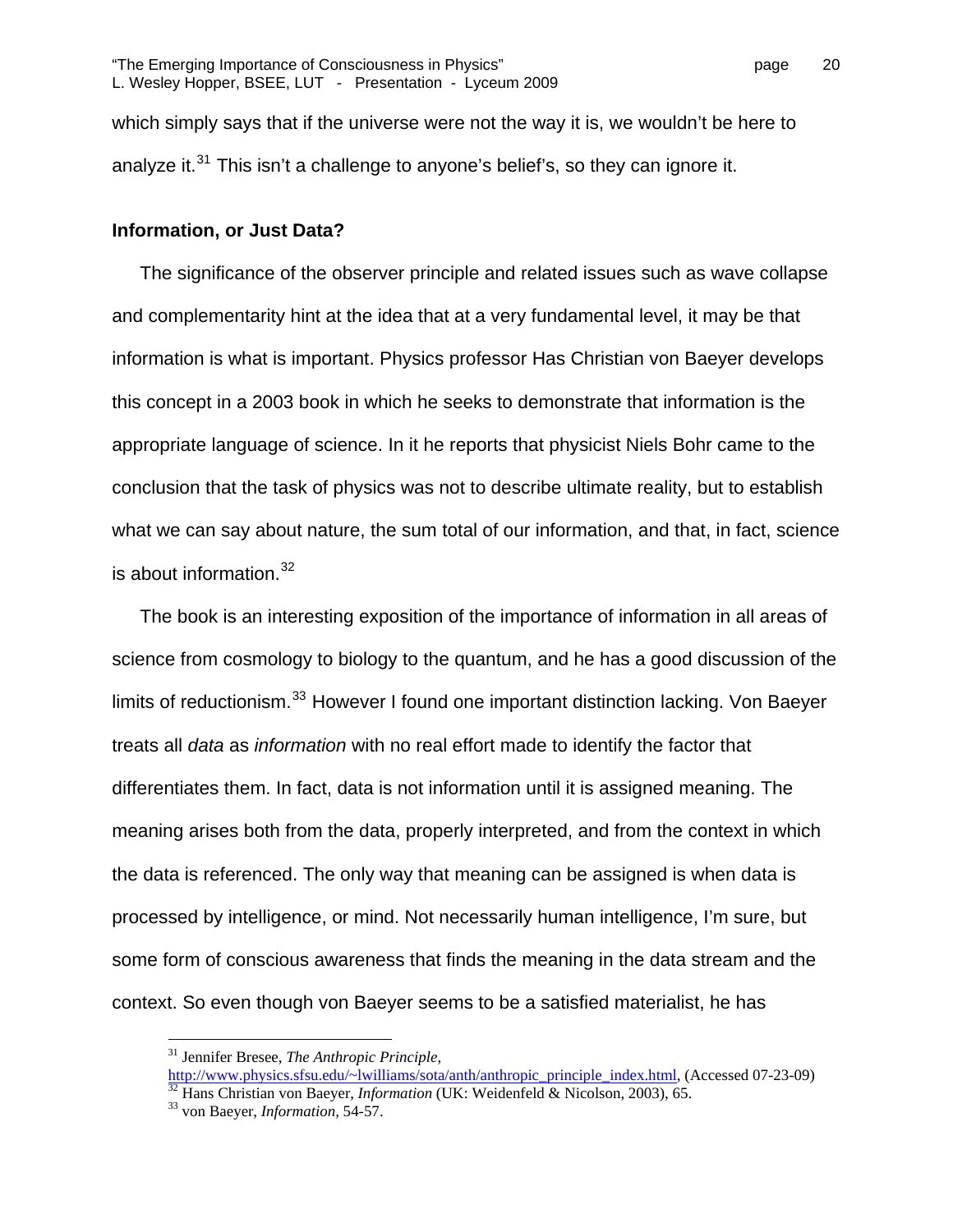presented another effective case for the importance of consciousness in physical science.

# **The Latest Entry is Hard to Ignore**

The most recent blow to the materialist view occurred in May of this year with the publication of a book coauthored by top level biologist and stem cell researcher Dr Robert Lanza, and popular astronomer Bob Berman. Entitled *Biocentrism*, the theme is clearly stated in the subtitle, *How Life and Consciousness are the Keys to Understanding the True Nature of the Universe*. The book launch was accompanied by a front page story in the May, 2009 Discover magazine, and the book lives up to its advance buzz. Not because the book's conclusions are extraordinary; most of them have been covered in other publications cited in this paper; but because the book is unusually clearly written, making it very accessible for non-scientists. The authors managed to do this without noticeably "dumbing down" the science, making it an excellent resource for anyone interested in the subject. They develop seven principles of biocentrism that summarize their conclusions:

> First Principle: What we perceive as reality is a process that involves our consciousness…space and time are not absolute realities but rather tools of the human and animal mind.

Second Principle: Our external and internal perceptions are inextricably intertwined. They are different sides of the same coin and cannot be divorced from one another.

Third Principle: The behavior of subatomic particles – indeed all particles and objects – are inextricably linked to the presence of an observer…

Fourth Principle: Without consciousness "matter" dwells in an undetermined state of probability. Any universe that could have preceded consciousness only existed in a probability state.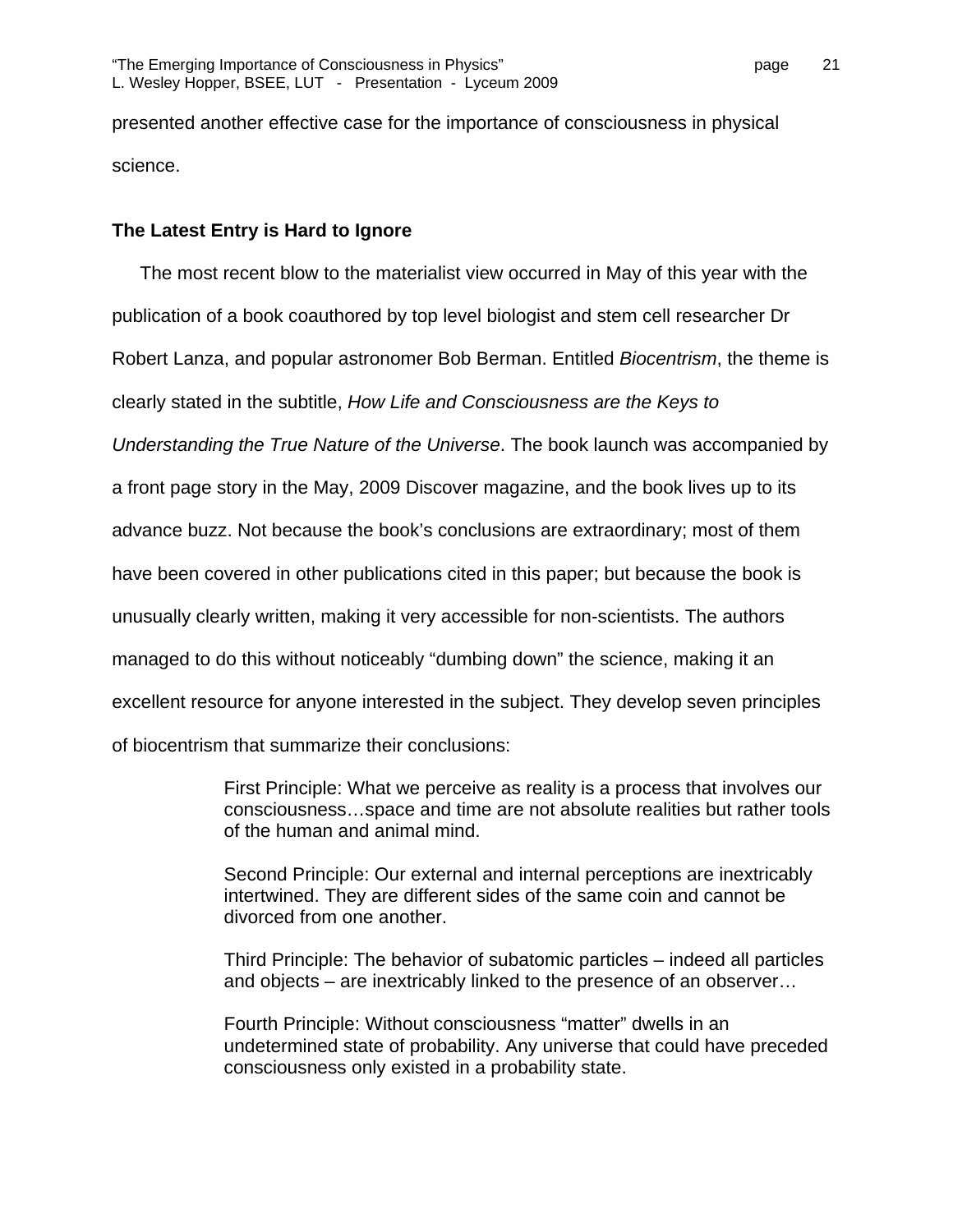Fifth Principle: The structure of the universe is explainable only through biocentrism. The universe is fine-tuned for life, which makes perfect sense as life creates the universe, not the other way around…

Sixth Principle: Time does not have a real existence outside of animalsense perception. It is the process by which we perceive changes in the universe.

Seventh Principle: Space, like time, is not an object or a thing. Space is another form of our animal understanding and does not have an independent reality. We carry space and time around with us like turtles with shells. Thus, there is no absolute self-existing matrix in which physical events occur independent of life.<sup>[34](#page-21-0)</sup>

As you notice in this list, Lanza and Berman come down strongly on the side of

Andre Linde in support of the Participatory Anthropic Principle. In fact, the authors

appear to have some concerns about how the radical nature of their conclusions might

be interpreted, and so they included a disclaimer:

Some of the conclusions of biocentrism may resonate with aspects of Eastern religions or certain New Age philosophies. This is intriguing, but rest assured there is nothing New Age about this book. The conclusions of biocentrism are based on mainstream science, and it is a logical extension of the work of some of our greatest scientific minds.<sup>[35](#page-21-1)</sup>

That the book challenged the prevailing world view in a serious way could be seen in

the tone of some of the letters received by Discover magazine. It was called "a product

of simplistic ideas of both quantum physics and religious creation myths," a "religion-

based cosmology," and "an answer that works only if reality is a dream."<sup>[36](#page-21-2)</sup> From the

timing it's likely that these people had not read the book. It's clear that to provoke such

an emotional reaction these concepts must be powerful enough to shake the

foundations of the prevailing world view, and the disclaimer quoted above was quite

<span id="page-21-2"></span><span id="page-21-1"></span><span id="page-21-0"></span>appropriate.

1

<sup>&</sup>lt;sup>34</sup> Robert Lanza with Bob Berman, *Biocentrism* (Dallas, TX: BenBella Books, Inc., 2009), 159-160.<br><sup>35</sup> Lanza and Berman, *Biocentrism*, 2.<br><sup>36</sup> Mail, *Discover*, July/August 2009, 4.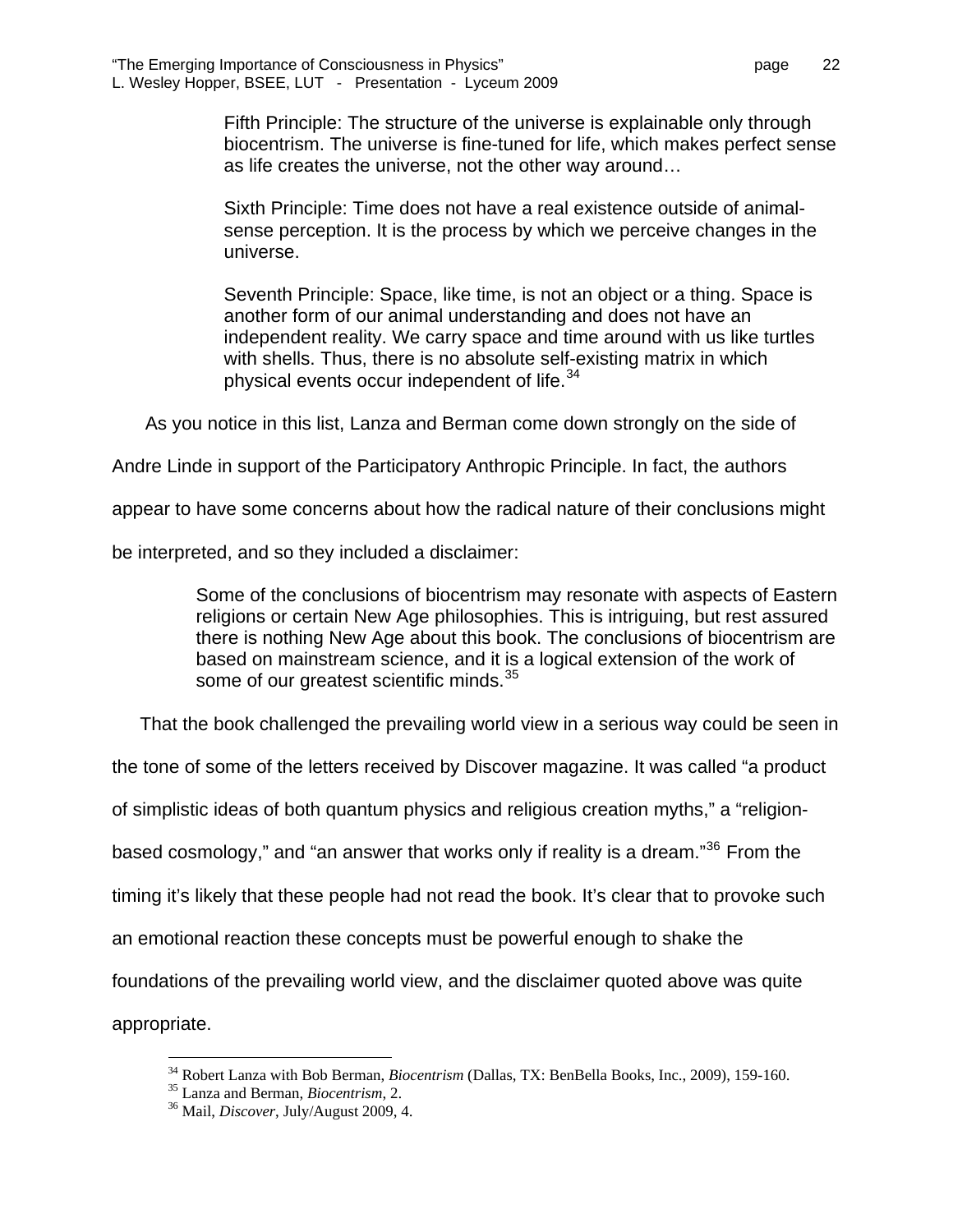### **Conclusions**

 $\overline{a}$ 

We have seen that the array of challenges to dualism and materialism have been building for 200 years since Thomas Young performed the first double slit experiment and the observer effect was revealed. Quantum experiments have since shown that observation can change not only the present but the past as well. We've reviewed an array of qualified scientists – David Bohm, Edgar Mitchell, Dean Radin, Roger Sperry, J. B. Rhine, Robert Jahn, Amit Goswami, John Wheeler, Andre Linde, Hans Christian von Baeyer, Robert Lanza and Bob Berman – who have come to similar conclusions that the dualism of Decartes is dead, and that mind/consciousness/information is central to not only the functioning of the universe, but perhaps to its very existence. I believe that in the future humanity will look back at this time, as we look back at Copernicus and Galileo, and see it as the time the world changed.

New ideas go through four stages in the process of acceptance. They are ignored, then ridiculed, then violently opposed, and finally reluctantly accepted. We can see the ridicule and opposition to the primacy of consciousness as a positive sign – we're making progress!

Seventy three years ago Charles Fillmore wrote, *"Divine Mind is the one and only reality,..Everything that appears in the universe had its origin in mind…Mind evolves ideas…The idea is the most important factor in every act…All is mind. Then all the things that appear must be expressions of mind."*[37](#page-22-0) Fillmore would be pleased, but not surprised, to see consciousness finally getting the attention that it deserves.

<span id="page-22-0"></span><sup>37</sup> Charles Fillmore, *Prosperity*, (Unity Village, MO: Unity Books, 1936), 9, 26-27.